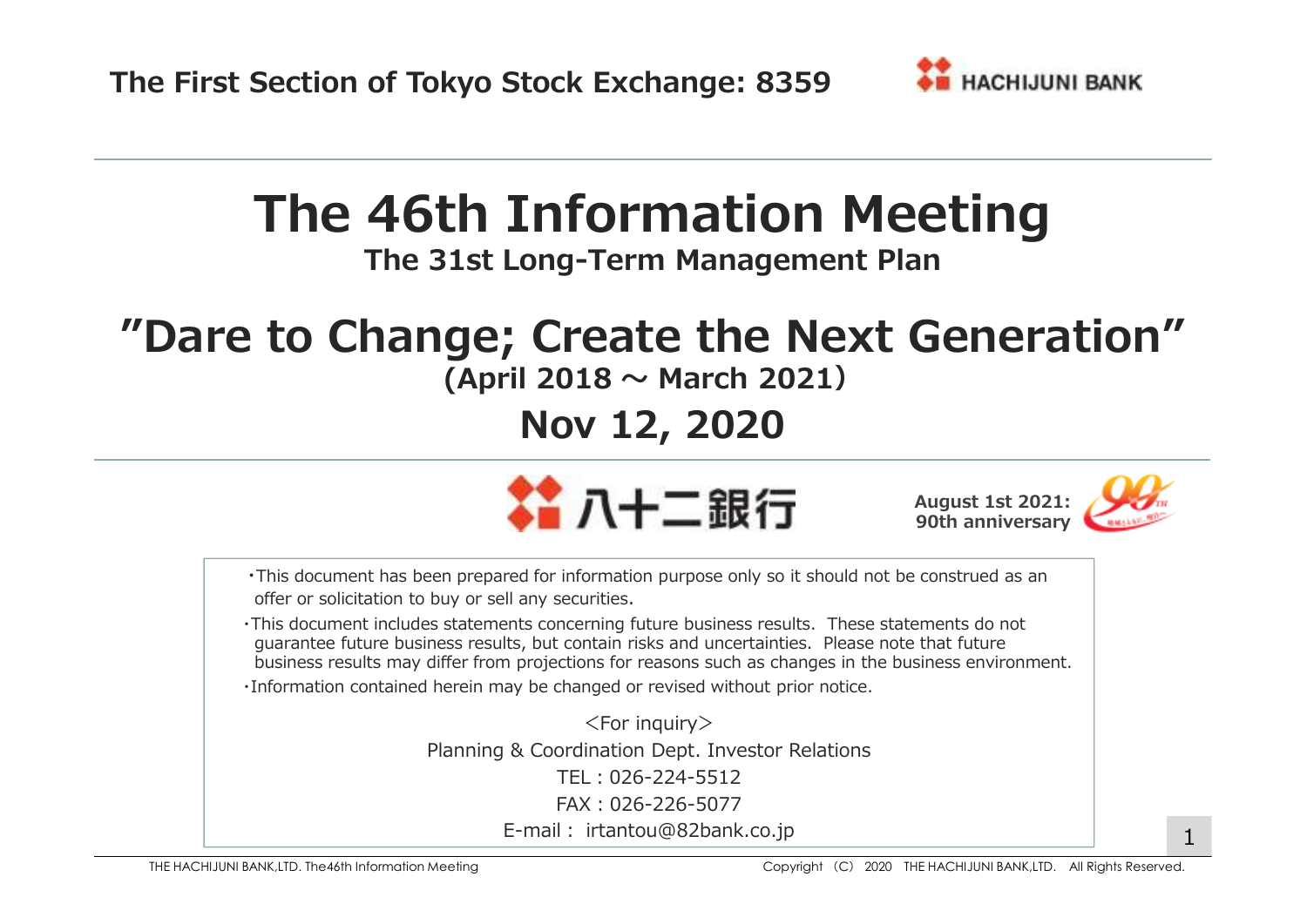

## Hachijuni Bank's Profile

| Company name                                | THE HACHIUJUNI BANK, LTD.                                                                                                                             | <b>Ministry of the Environment</b><br><b>Support Programs for TCFD Recommendations</b>                             |                    |
|---------------------------------------------|-------------------------------------------------------------------------------------------------------------------------------------------------------|--------------------------------------------------------------------------------------------------------------------|--------------------|
| Head office                                 | Nagano City, Nagano Prefecture                                                                                                                        |                                                                                                                    |                    |
| Date of<br>establishments                   | August 1st, 1931                                                                                                                                      | The Hachijuni Bank was selected as<br>a company for a pilot program* of<br>MoE in Sep 2020.                        |                    |
| <b>Network</b>                              | Domestic 151 (In Nagano: 131,<br>outside Nagano: 20)<br>Overseas branch: 1 (Hong Kong)<br>Representative Offices: 3<br>(Shanghai, Bangkok, Singapore) | The Bank makes efforts to include<br>climate-related risks and<br>opportunities into the management<br>strategy.   |                    |
| No. of employees                            | 3,224                                                                                                                                                 | *Projects for financial institutions about measuring climate<br>change and countermeasures' impacts, and analyzing |                    |
| Capital stock                               | ¥52.2bn                                                                                                                                               | climate-related risk/opportunities according to TCFD<br>Recommendations.                                           |                    |
| Issued shares                               | 511,103 thousand shares                                                                                                                               |                                                                                                                    |                    |
| <b>Total assets</b>                         | ¥11,268.8bn (+¥596.2bn YoY)                                                                                                                           |                                                                                                                    |                    |
| Net assets                                  | ¥750.8bn (+¥14.2bn YoY)                                                                                                                               |                                                                                                                    |                    |
| Loans                                       | ¥7,305.5bn (+¥566.8bn YoY)                                                                                                                            |                                                                                                                    |                    |
| Deposits                                    | ¥5,565.2bn (+¥192.6bn YoY)                                                                                                                            |                                                                                                                    |                    |
| Total capital ratio<br>$(BaseI \mathbb{I})$ | Consolidated: 20.54%<br>Non-consolidated: 19.09%                                                                                                      |                                                                                                                    |                    |
| Ratings                                     | S&P Global Ratings : A-<br>R&I<br>$: A +$<br><b>JCR</b><br>AA                                                                                         | As of Sep 30, 2020                                                                                                 | <b>Head Office</b> |

### **Ministry of the EnvironmentSupport Programs for TCFD Recommendations**



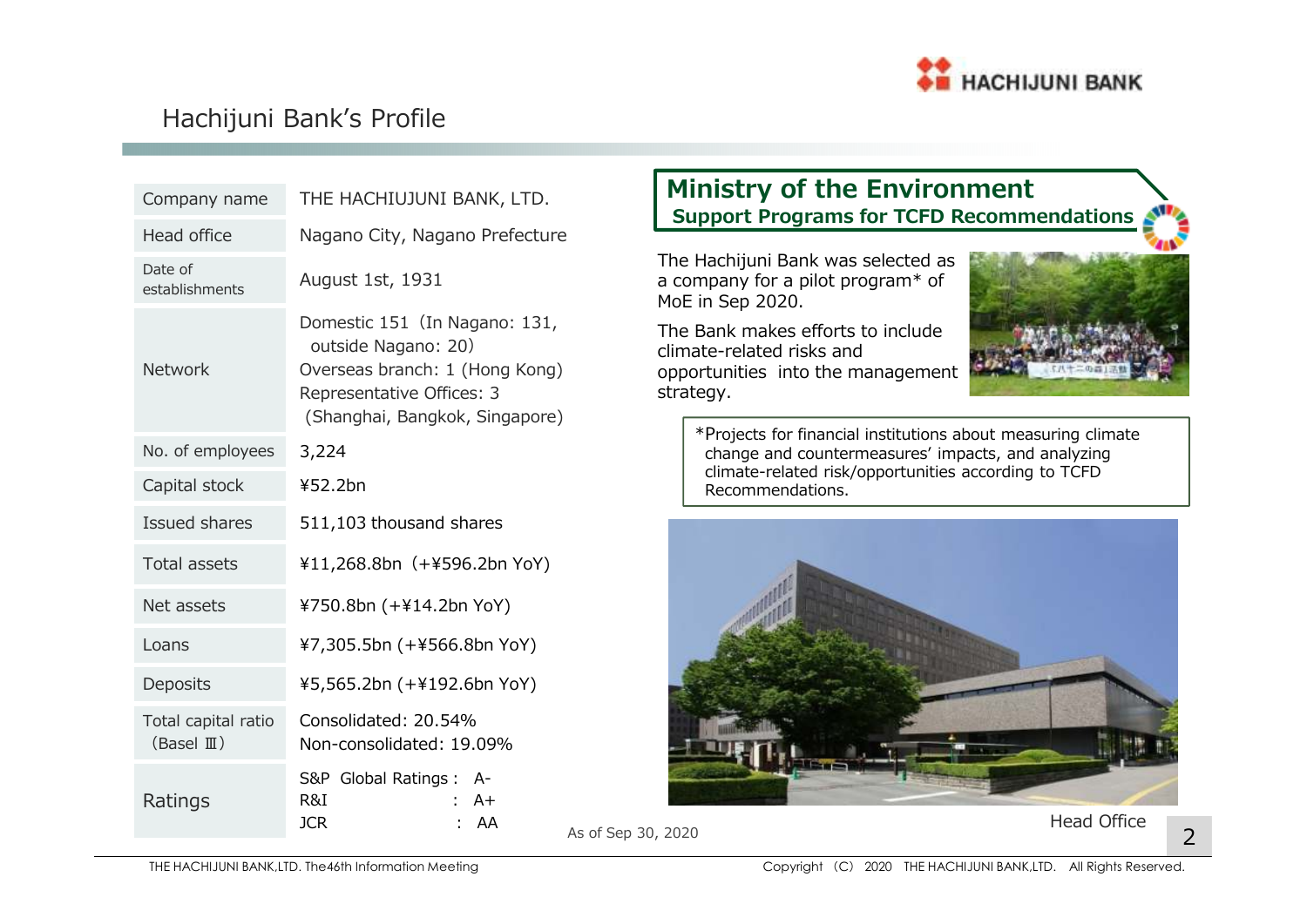



- 1.Outlines of the 1H FY2020 Financial Results
- 2. Major Accounts and Main Figures
- 3.Progress in the 31st Long-Term Management Plan

| <b>Topics 1</b><br>Credit related expenses hit the highest in 11 years. |                                                                                     |                   |                   |                   |                   |                   |                   |                   |                   |                   |                   |                   |                   |                    |                   |                     |
|-------------------------------------------------------------------------|-------------------------------------------------------------------------------------|-------------------|-------------------|-------------------|-------------------|-------------------|-------------------|-------------------|-------------------|-------------------|-------------------|-------------------|-------------------|--------------------|-------------------|---------------------|
|                                                                         | ¥100mn                                                                              | <b>FY</b><br>2006 | <b>FY</b><br>2007 | <b>FY</b><br>2008 | <b>FY</b><br>2009 | <b>FY</b><br>2010 | <b>FY</b><br>2011 | <b>FY</b><br>2012 | <b>FY</b><br>2013 | <b>FY</b><br>2014 | <b>FY</b><br>2015 | <b>FY</b><br>2016 | <b>FY</b><br>2017 | <b>FY</b><br>2018  | <b>FY</b><br>2019 | <b>FY</b><br>2020   |
| <b>Credit</b>                                                           | 1H                                                                                  | 57                | 108               | 116               | 37                | $\overline{2}$    | $\triangle$ 33    | $\triangle 8$     | $\triangle$ 31    | $\triangle 30$    | $\triangle$ 23    | $\triangle$ 19    | $\overline{0}$    | $\blacktriangle 4$ | $\triangle$ 5     | 59                  |
| related<br>expenses                                                     | <b>Full</b><br>year                                                                 | 285               | 231               | 224               | 97                | $\triangle$ 5     | 75                | 5                 | 8                 | ▲37               | ▲48               | $\triangle$ 23    | $\triangle$ 3     | 17                 | 6                 | (projections)<br>84 |
|                                                                         | Topics $\circled{2}$<br>No. of business loan borrowers hit the highest in 14 years. |                   |                   |                   |                   |                   |                   |                   |                   |                   |                   |                   |                   |                    |                   |                     |
|                                                                         |                                                                                     | 3/2001            | 3/2003            | 3/2006            | 9/2006            | 3/2007            |                   | 3/2008            | 3/2010            | 3/2012            | 3/2014            | 3/2016            |                   | 3/2018             | 3/2020            | 9/2020              |
| No. of                                                                  | All                                                                                 | 31,445            | 29,543            | 28,569            | 28,140            | 27,911            |                   | 27,886            | 26,123            | 26,671            | 26,311            | 26,287            |                   | 26,478             | 27,606            | 28,183              |
| <b>borrowers</b>                                                        | In<br><b>Nagano</b>                                                                 | 28,603            | 26,755            | 25,331            | 24,840            | 24,524            |                   | 24,348            | 23,008            | 23,504            | 22,981            | 22,862            |                   | 23,057             | 23,971            | 24,524              |

Index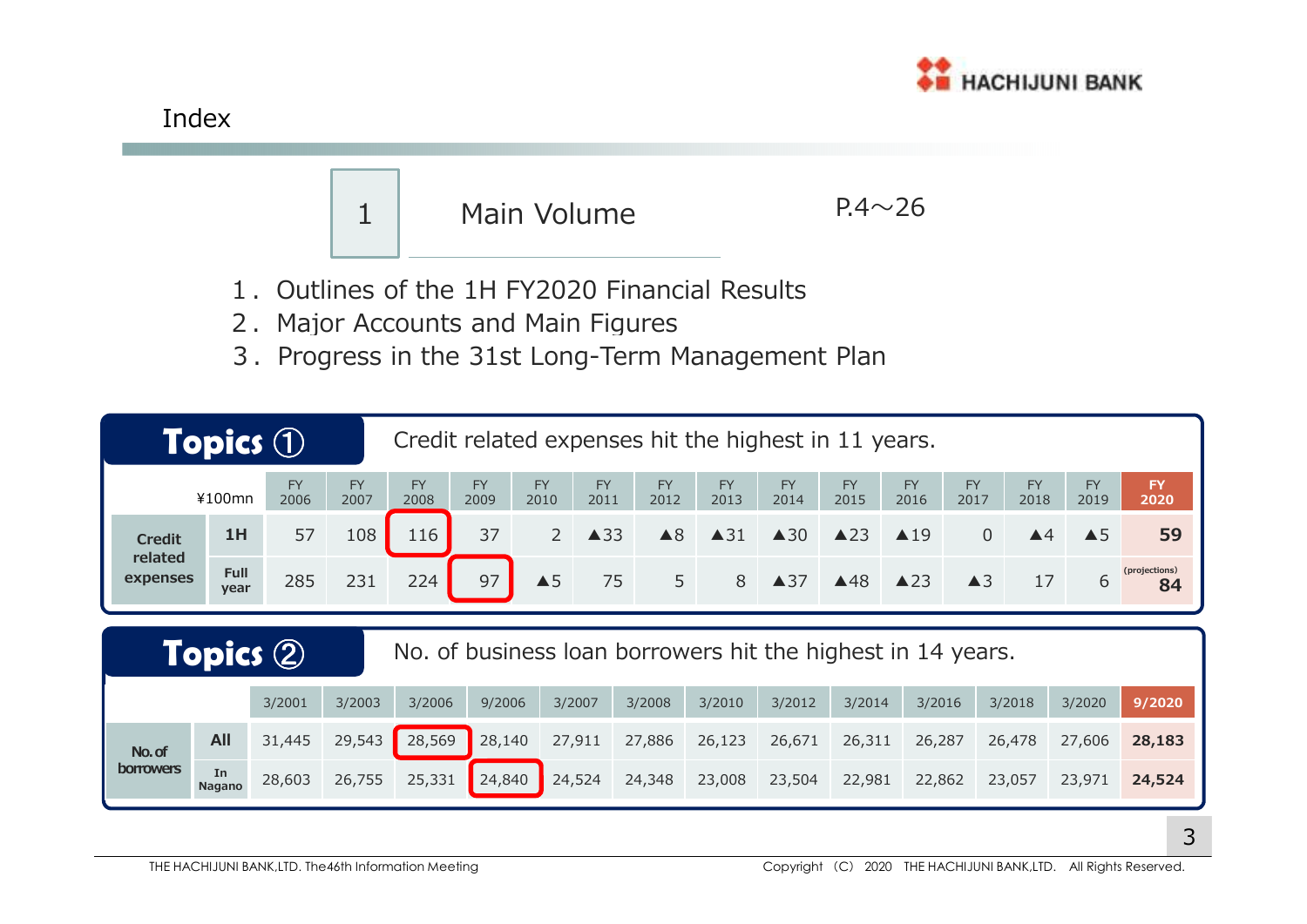

## Outline of the 1H FY2020 Financial Results

(¥100mn)

|                              |                                            | ■ Consolidated                        | 9/2019         | 9/2020             | Change             |                              | Non-Consolidated           |                                                         |  |  |
|------------------------------|--------------------------------------------|---------------------------------------|----------------|--------------------|--------------------|------------------------------|----------------------------|---------------------------------------------------------|--|--|
|                              |                                            | Consolidated gross<br>business profit | 502            | 476                | $\triangle$ 25     |                              |                            | Gross business profit (A)                               |  |  |
|                              |                                            | Profit on interest                    | 350            | 357                | 7                  |                              |                            | Profit on interest                                      |  |  |
|                              |                                            | Profit on fees &                      |                |                    |                    |                              |                            | Profit on fees & commis                                 |  |  |
|                              |                                            | commissions                           | 68             | 65                 | $\triangle$ 2      |                              |                            | Profit from other busine<br>transactions                |  |  |
|                              |                                            | Trading profit                        | 7              | 12                 | $\overline{4}$     |                              |                            | Gains/losses rel<br>bonds (B)                           |  |  |
|                              |                                            | Profit from other<br>business         | 75             | 39                 | $\triangle$ 35     |                              |                            | G&A expenses (C)                                        |  |  |
|                              |                                            | transactions                          |                |                    |                    | Actual net business profit ( |                            |                                                         |  |  |
|                              |                                            | General &                             |                | 296                | $\triangle$ 3      |                              |                            | Core net business profit (A                             |  |  |
| administrative<br>expenses   |                                            |                                       | 299            |                    |                    |                              |                            | Excl. gains/losses on ca<br>of investment trusts        |  |  |
|                              | Credit related<br>expenses                 |                                       | $\overline{0}$ | 63                 | 62                 |                              |                            | Transfer to general reserve<br>possible loan losses (D) |  |  |
|                              |                                            | Gains/losses related<br>to stocks     | 13             | 5                  | $\blacktriangle$ 7 |                              |                            | Net business profit (A-                                 |  |  |
|                              |                                            | Gains/losses on                       |                |                    |                    |                              | Gains/losses related to st |                                                         |  |  |
|                              |                                            | money held in trust                   | $\triangle$ 25 | $\blacktriangle$ 9 | 15                 |                              |                            | Gains/losses on money h                                 |  |  |
|                              |                                            | Ordinary profit                       | 190            | 116                | $\triangle 74$     | profit/losses<br>Temporary   |                            | Disposal of NPL                                         |  |  |
|                              |                                            | Profit attributable to                | 129            | 81                 | $\triangle$ 48     |                              |                            | Reversal of allowance for                               |  |  |
|                              |                                            | owners of the parent                  |                |                    |                    |                              |                            | Reversal of gener                                       |  |  |
|                              | Ratio of consolidated<br>profits to parent |                                       |                |                    |                    |                              |                            | Reversal of speci                                       |  |  |
| company's profits<br>(times) |                                            |                                       | 1.079          | 1.215              | 0.136              | Ordinary profit              |                            |                                                         |  |  |
|                              |                                            |                                       |                |                    |                    |                              |                            | Extraordinary gains/los                                 |  |  |
|                              |                                            | ◆Consolidated: 3/2021 forecasts       |                |                    |                    |                              | Profit                     |                                                         |  |  |
|                              |                                            | Ordinary profit                       |                |                    | ¥25bn              |                              |                            | Credit related expenses                                 |  |  |

|                            | Non-Consolidated                                            | 9/2019         | 9/2020        | Change             | 3/2021<br>forecast |
|----------------------------|-------------------------------------------------------------|----------------|---------------|--------------------|--------------------|
|                            | Gross business profit (A)                                   | 444            | 418           | $\triangle$ 26     | 816                |
|                            | Profit on interest                                          | 348            | 357           | 8                  | 690                |
|                            | Profit on fees & commissions                                | 39             | 36            | $\triangle$ 2      | 73                 |
|                            | Profit from other business<br>transactions                  | 55             | 22            | $\triangle$ 32     | 53                 |
|                            | Gains/losses related to<br>bonds (B)                        | 51             | 20            | $\triangle$ 31     | 43                 |
|                            | G&A expenses (C)                                            | 271            | 263           | $\triangle$ 8      | 525                |
|                            | Actual net business profit (A-C)                            | 172            | 154           | $\triangle$ 18     | 290                |
|                            | Core net business profit (A-B-C)                            | 120            | 133           | 12                 | 250                |
|                            | Excl. gains/losses on cancellation<br>of investment trusts  | 119            | 125           | 5                  |                    |
|                            | Transfer to general reserve for<br>possible loan losses (D) |                | 10            | 10                 | 20                 |
|                            | Net business profit (A-C-D)                                 | 172            | 144           | $\triangle$ 28     | 270                |
|                            | Gains/losses related to stocks (E)                          | 11             | 5             | $\triangle 6$      | 20                 |
|                            | Gains/losses on money held in trust                         | $\triangle$ 25 | $\triangle$ 9 | 15                 |                    |
|                            | Disposal of NPL                                             | 1              | 50            | 49                 | 64                 |
| lemporary<br>profit/losses | Reversal of allowance for loan losses                       | 6              |               | $\triangle 6$      |                    |
|                            | Reversal of general reserve                                 | $\triangle$ 2  |               | 2                  |                    |
|                            | Reversal of specific reserve                                | 9              |               | $\blacktriangle$ 9 |                    |
|                            | Ordinary profit                                             | 168            | 93            | $\triangle 74$     | 210                |
|                            | Extraordinary gains/losses                                  | $\triangle$ 2  | $\triangle$ 2 | 0                  |                    |
| Profit                     |                                                             | 120            | 67            | $\triangle$ 53     | 150                |
|                            | Credit related expenses                                     | $\triangle$ 5  | 59            | 64                 | 84                 |
|                            | Profit/losses related to<br>securities (B+E)                | 63             | 25            | $\triangle$ 37     | 63                 |

Ordinary profit

| Profit attributable to owners of parent | ¥18bn |
|-----------------------------------------|-------|
|                                         |       |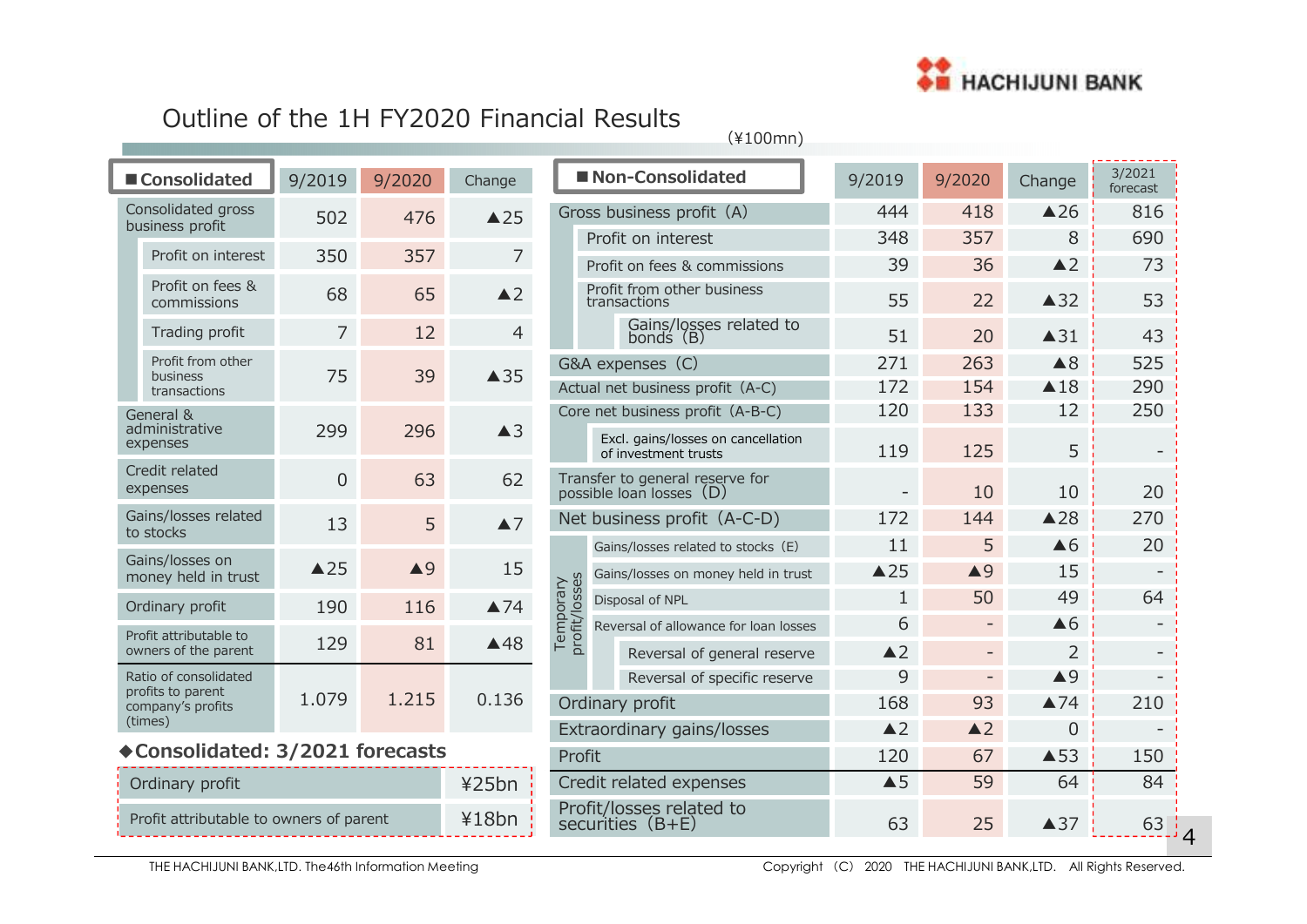

## Review of the 1H FY2020 Financial Results

### **■Non-Consolidated**

- ► Core net business profit was ¥13.3bn (+¥1.2bn from 1H FY2019) due to an increase in interest & dividends on securities (gains on cancellation of investment trusts) and a decrease in funding cost, in addition to a decrease in G&A expenses. Actual net business profit was ¥15.4bn (▲¥1.8bn) due to a decrease in gains related to bonds<br>despite the increase in core net business profit despite the increase in core net business profit.
- Ordinary profit was ¥9.3bn (▲¥7.4bn) due to decreases in actual net business profit and gains related to stocks and an increase in credit related expenses.
- $\blacktriangleright$ Profit was ¥6.7bn (▲¥5.3bn) according to the decrease in ordinary profit.

## **■Consolidated**

- Ordinary profit was ¥11.6bn (▲¥7.4bn) due to the decrease in non-consolidated profit despite an increase in operating income of Hachijuni Securities Co., Ltd.
- $\blacktriangleright$  Profit attributable to owners of the parent was ¥8.1bn (▲¥4.8bn). Ratio of consolidated profits to parent company's profit was 1.215 times, hit record high.

| Ratio of consolidated profits to parent company's profits hit record high. |        |        |                     |        |        |        |        |        |        |        |                 |
|----------------------------------------------------------------------------|--------|--------|---------------------|--------|--------|--------|--------|--------|--------|--------|-----------------|
| (Times)                                                                    | FY2010 | FY2011 | FY2012              | FY2013 | FY2014 | FY2015 | FY2016 | FY2017 | FY2018 | FY2019 | <b>FY2020</b>   |
| 1st half                                                                   | 1.039  | 1.021  | $1.079$ 1.066 1.021 |        |        | 1.056  | 1.130  | 1.098  | 0.947  | 1.079  | 1.215           |
| <b>Full year</b>                                                           | 1.049  | 1.036  | 1.078 1.073         |        | 1.055  | 1.086  | 1.135  | 1.137  | 1.030  | 1.128  | 1.200<br>(plan) |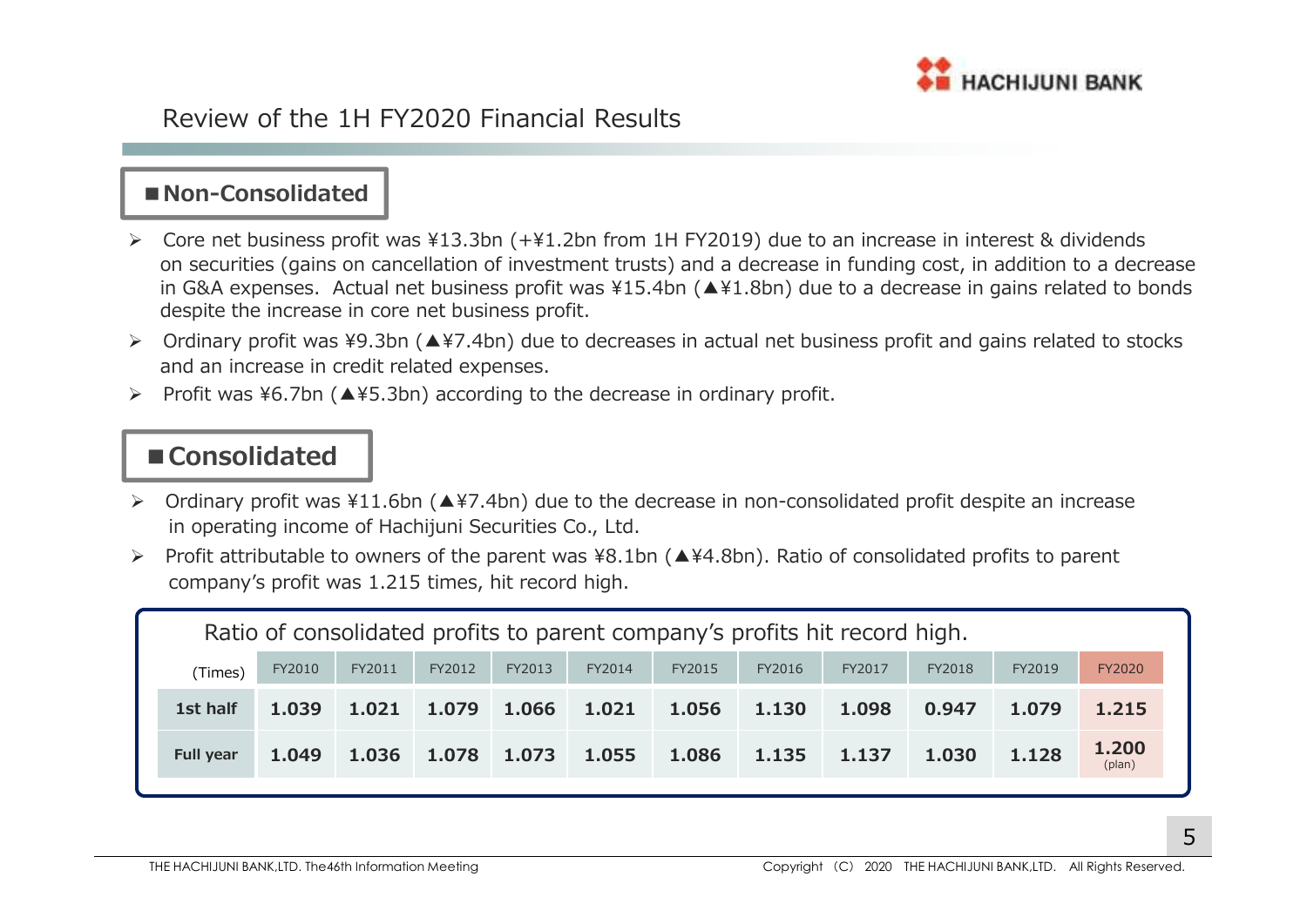

## FY2020 (3/2021) Full Year Forecasts

|                            |        |        | (¥100mn)            |                                              |
|----------------------------|--------|--------|---------------------|----------------------------------------------|
| Non-Consolidated           | 3/2021 | 3/2020 | Change              | Consolidated                                 |
| Actual net business profit | 290    | 333    | $\triangle$ 43      |                                              |
| Core net business profit   | 250    | 242    | $+8$                | Ordinary profit                              |
| Net business profit        | 270    | 323    | $\triangle$ 53      | Profit attributable t                        |
| Ordinary profit            | 210    | 280    | $\blacktriangle$ 70 | owners of the pare                           |
| Profit                     | 150    | 195    | $\triangle$ 45      | Profit attributable to<br>(▲¥4.0bn) due to t |

Despite uncertainties, credit related expenses of 2H will decrease by Covid-19 pandemic. from that of 1H. Profit will decrease to ¥15bn (▲¥4.5bn).

|   |                        |        |     | $(*100mn)$     |  |  |
|---|------------------------|--------|-----|----------------|--|--|
|   | ■ Consolidated         | 3/2021 |     |                |  |  |
|   | Ordinary profit        | 250    | 334 | ▲84            |  |  |
|   |                        |        |     |                |  |  |
| 3 | Profit attributable to | 180    | 220 | $\triangle$ 40 |  |  |
|   | owners of the parent   |        |     |                |  |  |

Profit attributable to owners of the parent will be ¥18.0bn(▲¥4.0bn) due to the widespread impact on group companies

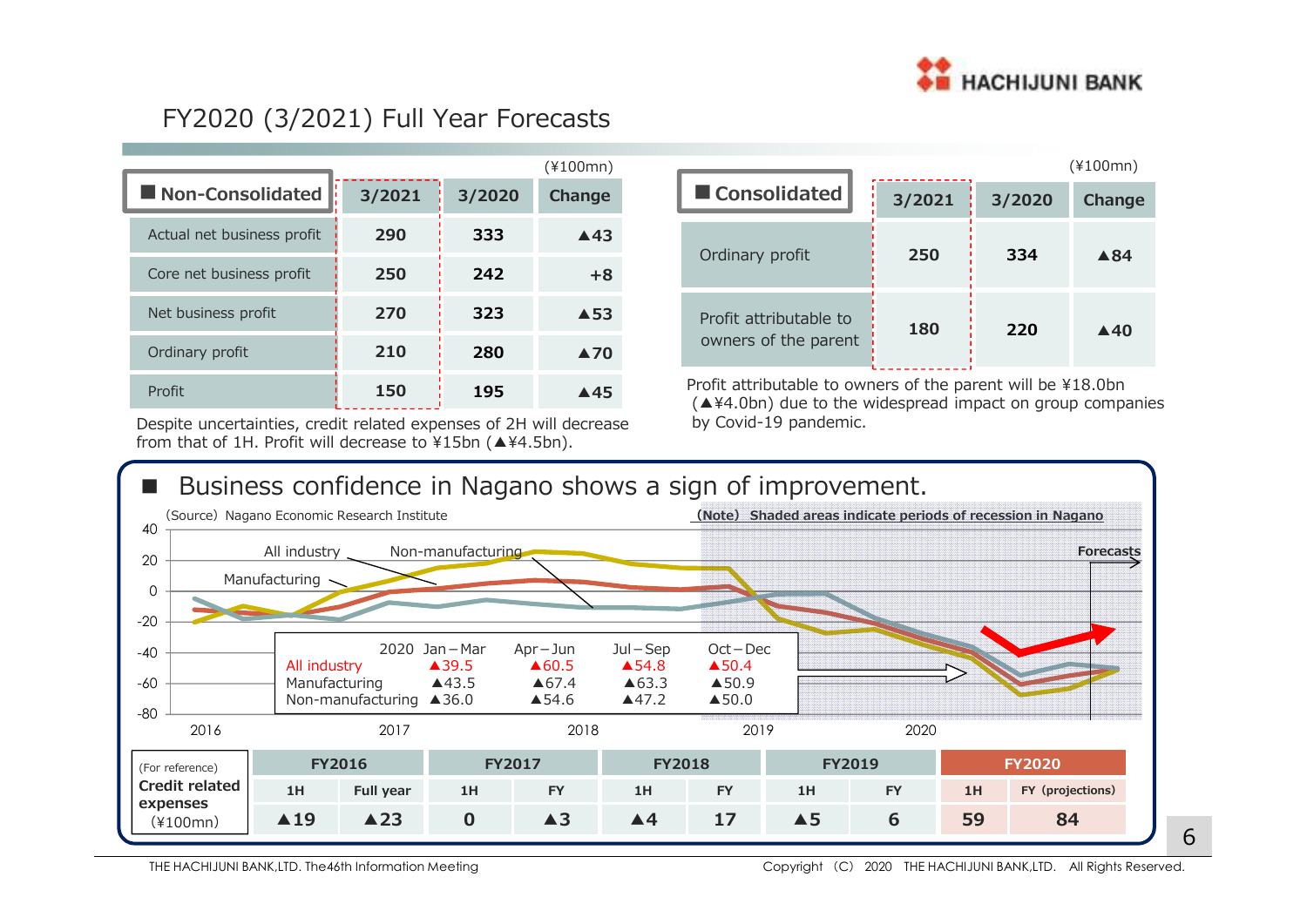

## Gross Business Profit (Non-Consolidated)

 Profit on interest increased by ¥0.8bn from 1H FY2019 due mainly to an increase in interest and dividends on securities in domestic, and a decrease in funding costs in international.

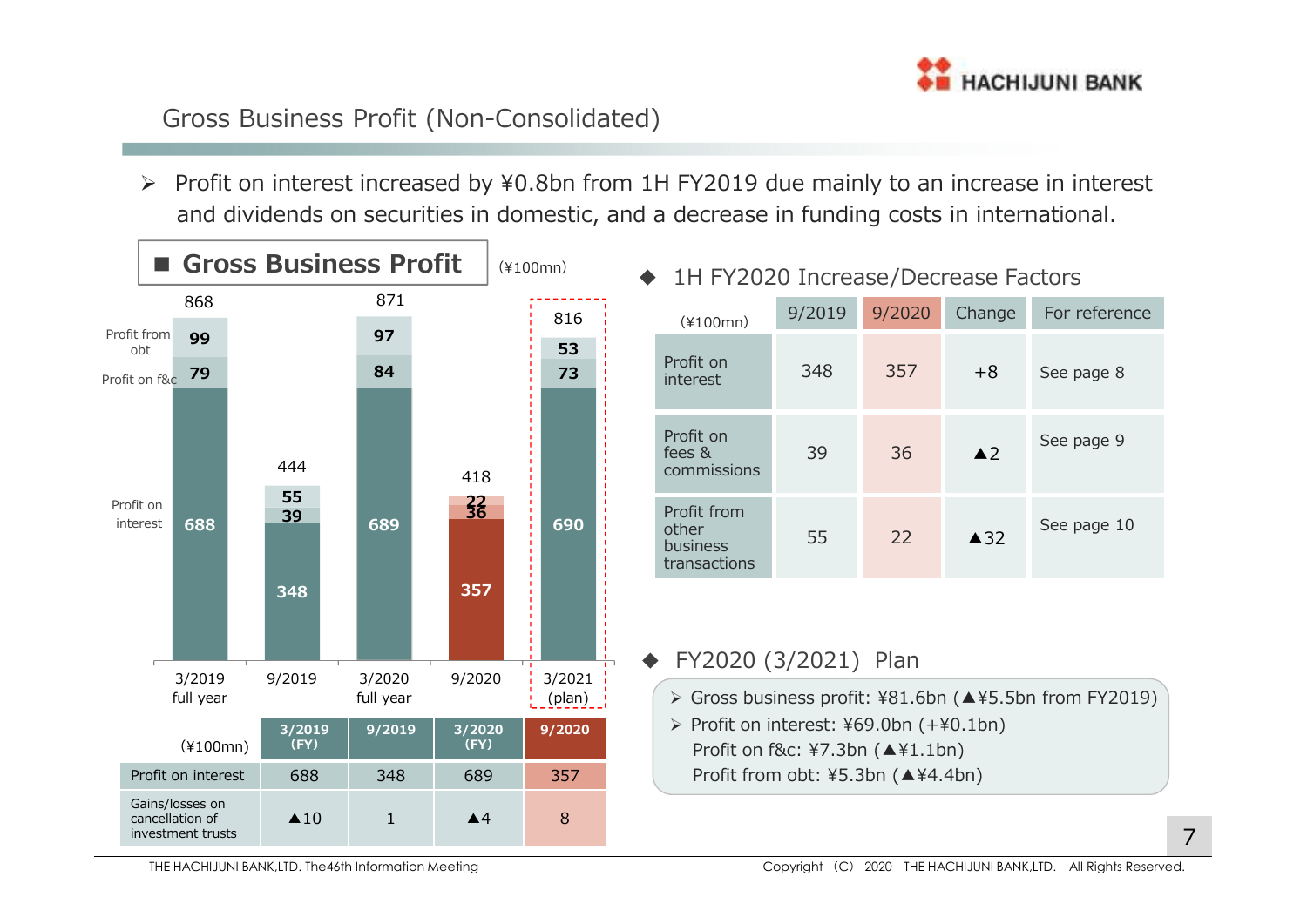

## Profit on Interest (Non-Consolidated)

- Interest on loans was ¥21.9bn (▲¥1.7bn from 1H FY2019).
- $\blacktriangleright$ Interest on loans of 3/2021 will increase by ¥0.1bn from that of 3/2020.

|                           |            | $(*100mn)$                                 | 3/2019<br><b>FY</b> | 9/2019         | 3/2020<br><b>FY</b>             | 9/2020             | Yield (%) |                      |                                      |        |        |        |        |
|---------------------------|------------|--------------------------------------------|---------------------|----------------|---------------------------------|--------------------|-----------|----------------------|--------------------------------------|--------|--------|--------|--------|
| <b>Profit on interest</b> |            |                                            | 688                 | 348            | 689                             | 357                |           |                      |                                      | 3/2019 | 9/2019 | 3/2020 | 9/2020 |
|                           |            | Interest on loans                          | 474                 | 236            | 469                             | 219                |           |                      |                                      |        |        |        |        |
|                           |            | Domestic                                   | 433                 | 210            | 418                             | 203                |           |                      | <b>Yield on loans</b>                | 0.90   | 0.87   | 0.86   | 0.78   |
|                           |            | International                              | 41                  | 26             | 51                              | 15                 |           |                      | Domestic                             | 0.84   | 0.80   | 0.79   | 0.75   |
|                           |            | Interest & dividends<br>on securities      | 302                 | 160            | 316                             | 165                |           |                      | Excl. loans to the<br>Japanese govt. | 0.89   | 0.85   | 0.84   | 0.82   |
|                           |            | Domestic                                   | 202                 | 115            | 226                             | 126                |           |                      | International                        | 2.81   | 2.91   | 2.70   | 1.54   |
|                           |            | International                              | 100                 | 44             | 89                              | 38                 |           |                      | <b>Yield on securities</b>           | 1.29   | 1.23   | 1.22   | 1.19   |
|                           |            | Interest on deposits                       | $\triangle$ 32      | $\triangle$ 18 | $\triangle$ 35<br>$\triangle$ 5 |                    |           | Domestic             | 1.04                                 | 1.05   | 1.04   | 1.12   |        |
|                           |            | Domestic                                   | $\triangle$ 5       | $\triangle$ 2  | $\triangle 4$                   | $\blacktriangle$ 1 |           |                      | International                        | 2.46   | 2.25   | 2.14   | 1.54   |
|                           |            | International                              | $\triangle 27$      | $\triangle$ 16 | $\triangle$ 30                  | $\triangle$ 3      |           | <b>Funding costs</b> |                                      | 0.13   | 0.14   | 0.13   | 0.08   |
|                           |            | Interest payment on                        | $\triangle$ 23      | $\triangle$ 14 | $\triangle$ 28                  | $\triangle$ 16     |           |                      | Domestic                             | 0.02   | 0.01   | 0.02   | 0.02   |
|                           |            | interest rate swaps<br>Domestic            | $\triangle$ 15      | $\triangle 8$  | $\triangle 17$                  | $\triangle 12$     |           |                      | International                        | 1.64   | 1.88   | 1.64   | 0.77   |
|                           |            | International                              | $\triangle 8$       | $\triangle$ 5  | $\triangle$ 10                  | $\triangle$ 3      |           |                      | Yield on deposits                    | 0.04   | 0.05   | 0.05   | 0.02   |
|                           |            |                                            |                     | 3/2020         |                                 |                    |           | Domestic             | 0.00                                 | 0.00   | 0.00   | 0.00   |        |
|                           |            | $(*100mn)$                                 | 3/2019<br><b>FY</b> | 9/2019         | <b>FY</b>                       | 9/2020             |           |                      | International                        | 1.90   | 2.05   | 1.94   | 0.62   |
|                           | government | Loans to the Japanese<br>(average balance) | 2,335               | 2,817          | 2,859                           | 3,031              |           |                      |                                      |        |        |        |        |

THE HACHIJUNI BANK,LTD. The46th Information Meeting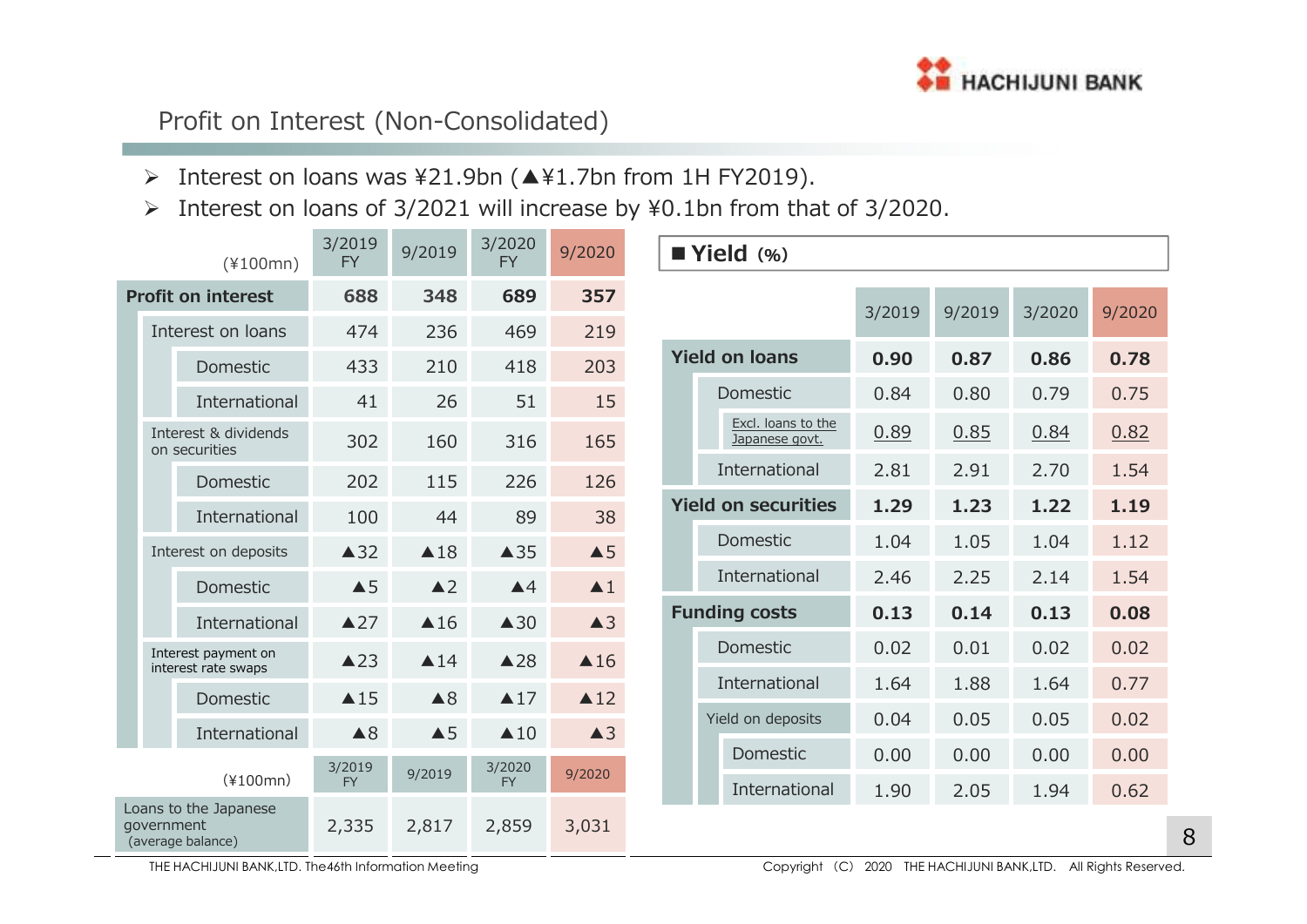

## Profit on Fees & Commissions (Non-Consolidated)

> Profit on fees & commissions was ¥3.6bn  $($  ▲¥0.2bn from 1H FY2019) due to the decline in the growth of consulting-related fees in corporate and personal banking.

|               |                                            |                     |        |                     |                | Corporate Banking (¥1mn)                                                                                                                                                                     |
|---------------|--------------------------------------------|---------------------|--------|---------------------|----------------|----------------------------------------------------------------------------------------------------------------------------------------------------------------------------------------------|
|               | $(*100mn)$                                 | 3/2019<br><b>FY</b> | 9/2019 | 3/2020<br><b>FY</b> | 9/2020         | 2,163<br>2,122                                                                                                                                                                               |
|               | <b>Profit on fees &amp;</b><br>commissions | 79                  | 39     | 84                  | 36             | 1,630<br>Syndicated<br>loans, ppbs $1,316$<br>1,319<br>910                                                                                                                                   |
|               | Fees &<br>commissions                      | 173                 | 87     | 180                 | 84             | 974<br>822<br>Derivatives<br>related <sup>®</sup><br>106<br>227<br>605<br><b>160</b><br>420                                                                                                  |
|               | Deposit/loan<br>business                   | 72                  | 37     | 76                  | 35             | 694<br>70<br>110<br>618<br>560<br>M&A related<br>298<br>292<br>3/2019<br>3/2021<br>9/2019<br>3/2020<br>9/2020                                                                                |
| (Major items) | Exchange business                          | 59                  | 30     | 60                  | 29             | (plan)<br><b>FY</b><br><b>FY</b>                                                                                                                                                             |
|               | Securities-related<br>business             | 19                  | 8      | 21                  | 9              | Personal Banking (¥1mn)<br>3,340<br>Public bonds<br>20                                                                                                                                       |
|               | Agency business                            | 11                  | 6      | 11                  | $\overline{4}$ | 2,759<br>Life & non-life 827<br>24<br>insurance<br>2,400<br>40 <sup>1</sup><br>907                                                                                                           |
|               | <b>Fees &amp; commissions</b><br>payment   | 94                  | 48     | 96                  | 47             | 750<br>Investment $1,142$<br>trusts<br>1,355<br>8<br>1,089<br>1,149<br>Financial instruments                                                                                                 |
| (Major items) | Fees related to<br>payment loans           | 67                  | 34     | 69                  | 35             | 470<br>523<br>intermediary/<br>19<br>1,200<br>301<br>introduction<br>services<br>524<br>517<br>369<br>881<br>Foreign currency<br>250<br>136<br>310<br>deposits<br>164<br><b>179</b><br>$-73$ |
|               | Exchange business                          | 10                  | 5      | 11                  | 5              | 3/2019<br>9/2019<br>3/2020<br>9/2020<br>3/2021<br><b>FY</b><br><b>FY</b><br>(plan)                                                                                                           |
|               |                                            |                     |        |                     |                | * The above figures show incomes from consulting-related businesses.<br>9<br>X Incomes other than "fees & commissions" were also included in these figures.                                  |

※ Incomes other than "fees & commissions" were also included in these figures.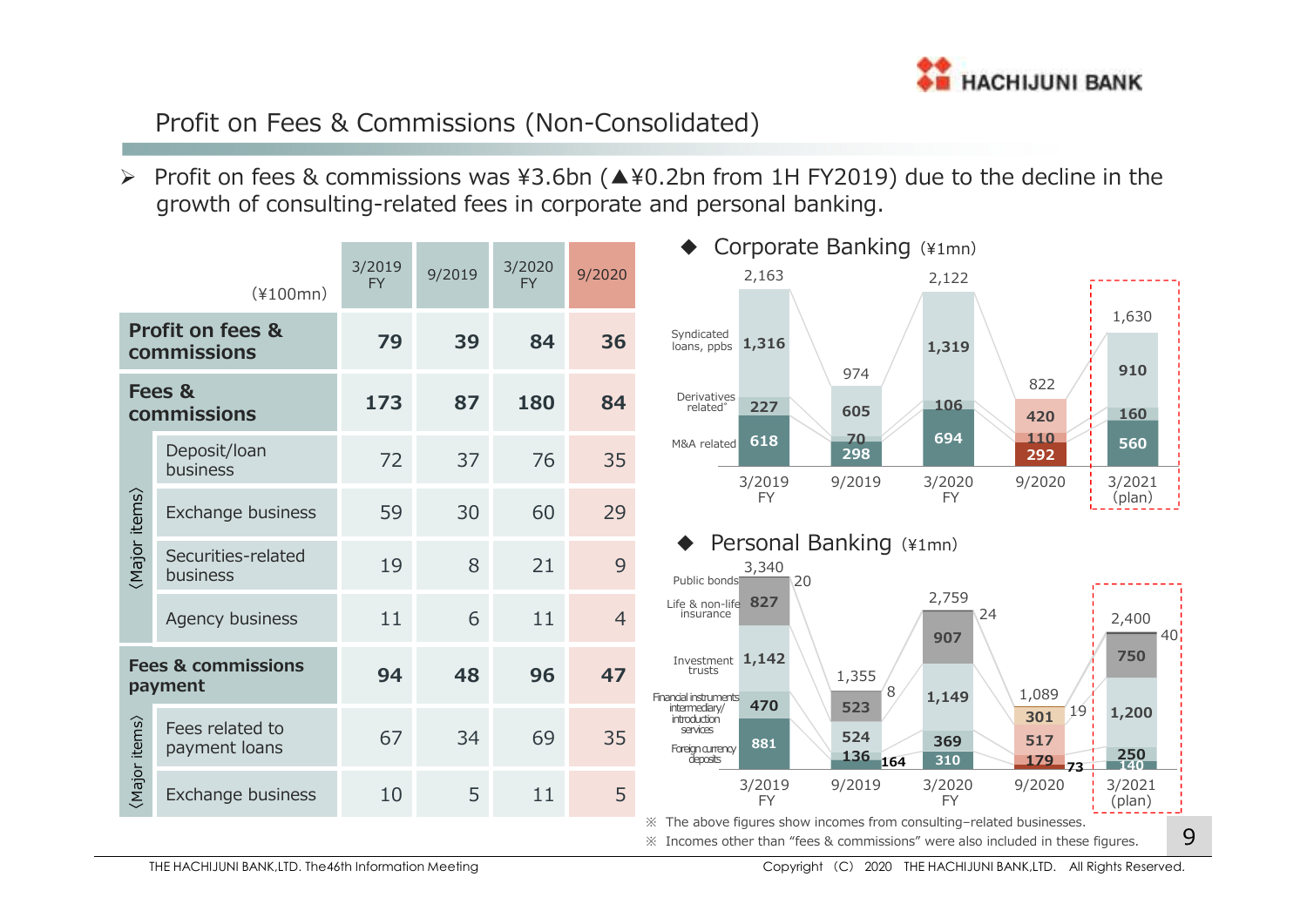

Profit/Losses Related to Securities (Non-Consolidated)

- $\blacktriangleright$ Profit/losses related to securities was ¥2.5bn (▲¥3.7bn from 1H FY2019).
- $\blacktriangleright$ Net P/L, including gains on money held in trust, was ¥1.6bn (▲¥2.1bn ).

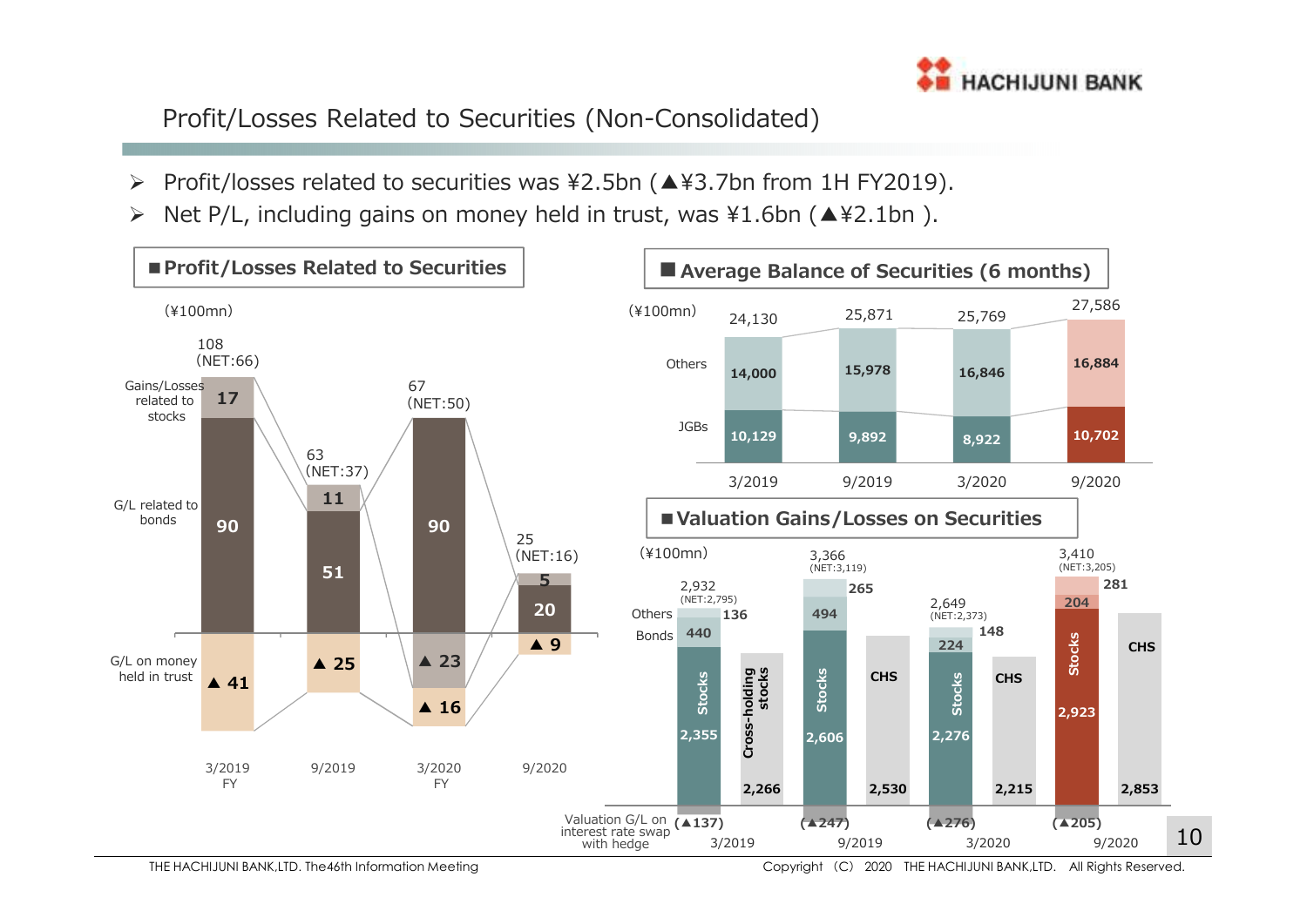

General & Administrative Expenses (Non-Consolidated)

- ¥10.6bn (▲¥0.4bn).
- $\blacktriangleright$  Personnel expenses decreased due to a decrease in staff headcount and a change in staff composition.



| Depreciation and Investment Amounts |                                                                                            |                                                                      |                                                                                                              |  |  |  |  |  |  |  |
|-------------------------------------|--------------------------------------------------------------------------------------------|----------------------------------------------------------------------|--------------------------------------------------------------------------------------------------------------|--|--|--|--|--|--|--|
| $(*100mn)$                          | 3/2020<br>FY                                                                               | 9/2020                                                               | 3/2021<br>(FY plan)                                                                                          |  |  |  |  |  |  |  |
| Depreciation                        | 37                                                                                         | 17                                                                   | 37                                                                                                           |  |  |  |  |  |  |  |
| Investment<br>amounts               | (Original plan: 72)<br>37                                                                  | 14                                                                   | (Original plan: 39)<br>42                                                                                    |  |  |  |  |  |  |  |
| Main<br>investments                 | *Next phased<br>information system<br>*Reconstruction of<br>branches/welfare<br>facilities | *Reconstruction of<br>branches<br>*Maintenance and<br>renewal of ATM | *Reconstruction of<br><b>branches</b><br>*Renewal of operation<br>concentration system<br>*Renewal of PC/ATM |  |  |  |  |  |  |  |

#### 9/2020 Increase/Decrease Factors

| $(*100mn)$                          | 9/2019 | 9/2020 | Change             | Main factors                                                                                                           |
|-------------------------------------|--------|--------|--------------------|------------------------------------------------------------------------------------------------------------------------|
| Personnel<br>expenses               | 142    | 136    | $\triangle$ 5      | $\cdot$ Decrease in staff headcount<br>[Average no. of staff :<br>▲242 from 1H FY2019】<br>•Change in staff composition |
| <b>Non</b><br>personnel<br>expenses | 110    | 106    | $\blacktriangle$ 4 | $\cdot$ Decrease in telecommunications<br>& transportation expenses,<br>consumable supplies expenses                   |
| Tax                                 | 18     | 1 Q    |                    |                                                                                                                        |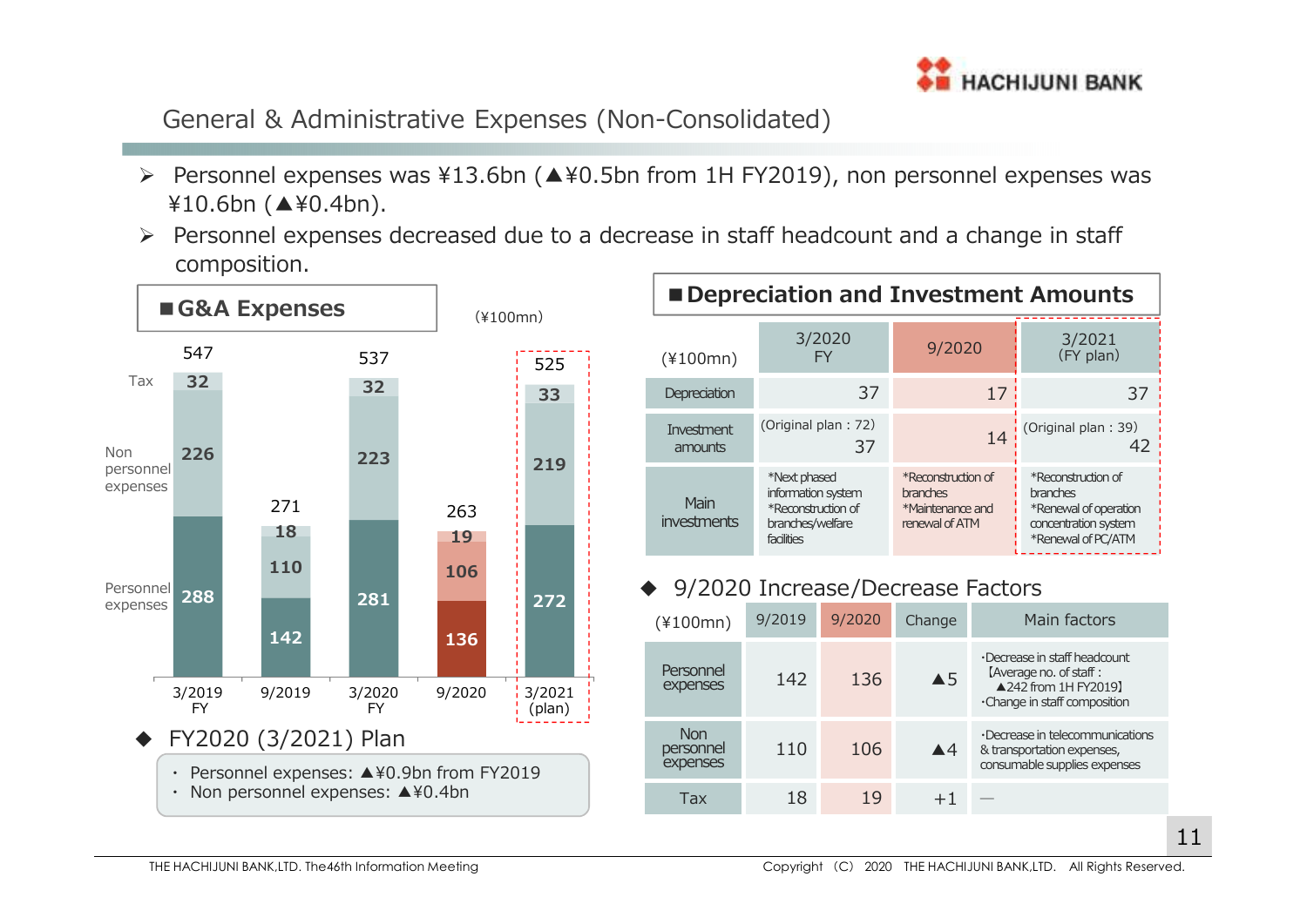

## Credit Related Expenses (Non-Consolidated)

 $\triangleright$  Credit related expenses was ¥5.9bn (+¥6.4bn from 1H FY2019) due to declines in profit of Covid-hit customers and an increase in transfer to general reserve for possible loan losses reflecting downgrade of large borrowers.

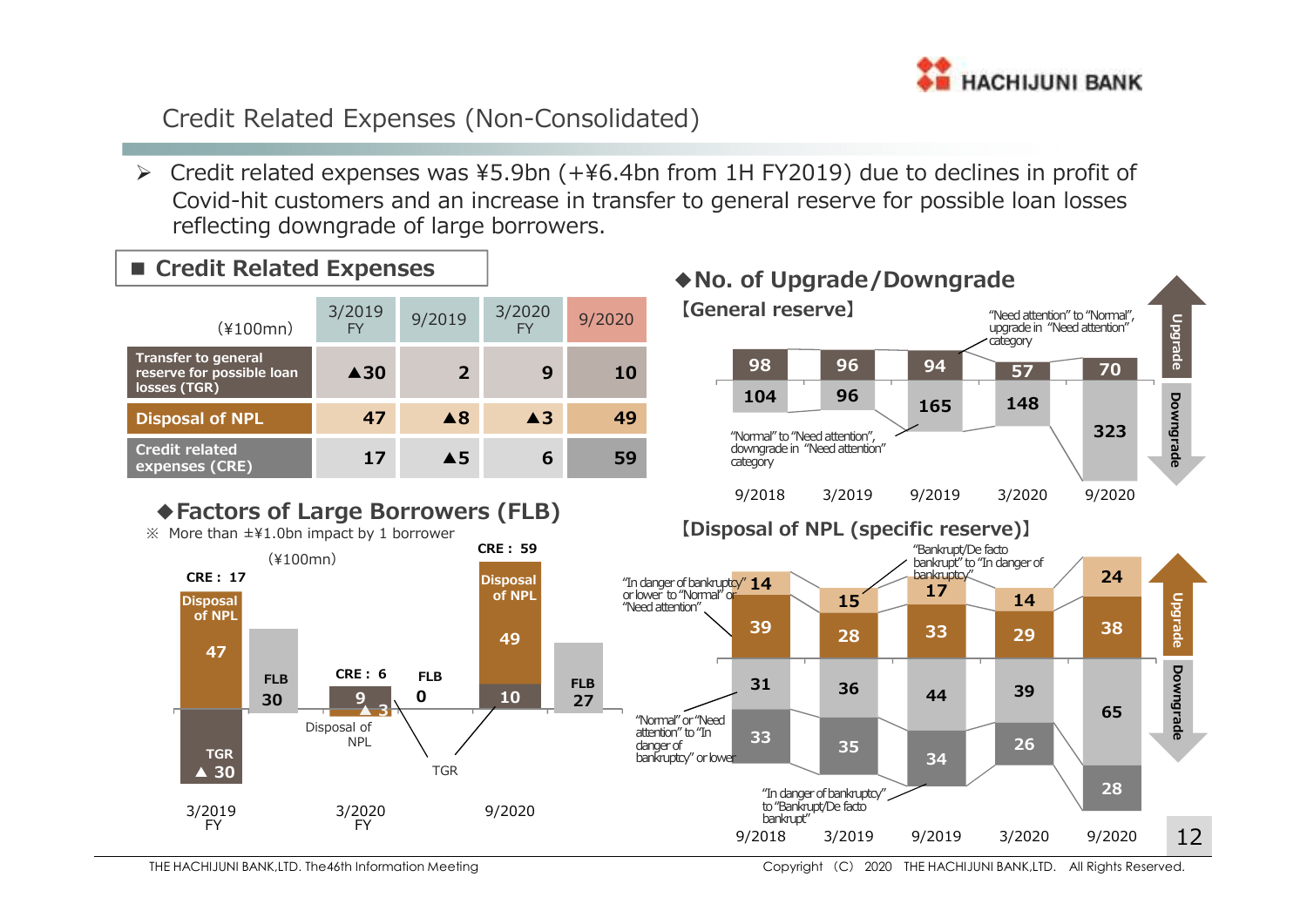

## Return to Shareholders

of the 31st Long-Term Management Plan.

| $\blacktriangleright$ | Dividend payout ratio of 3/2021 will exceed 30%, achieving the target of "over 30%"<br>of the 31st Long-Term Management Plan. |                                                            |          |              |                               |                               |                               |
|-----------------------|-------------------------------------------------------------------------------------------------------------------------------|------------------------------------------------------------|----------|--------------|-------------------------------|-------------------------------|-------------------------------|
|                       |                                                                                                                               |                                                            |          |              |                               |                               |                               |
|                       |                                                                                                                               | $(*100mn)$                                                 | 3/2017   | 3/2018       | 3/2019                        | 3/2020                        | 3/2021<br>(forecast)          |
|                       |                                                                                                                               | Annual dividends ①                                         | 70       | 65           | 69                            | 68                            | 58                            |
|                       |                                                                                                                               | Dividend per share<br>(full year)                          | ¥14.0    | ¥13.0        | ¥14.0                         | ¥14.0                         | ¥12.0                         |
|                       |                                                                                                                               | Interim dividend                                           | 46.0     | 46.0         | 46.0                          | 46.0                          | 46.0                          |
|                       | $\circled{2}$                                                                                                                 | Purchase of own stocks                                     | $\theta$ | 29<br>Note 1 | 28                            | 29                            | <b>Undecided</b>              |
|                       |                                                                                                                               | Shareholder returns<br>$(3) = (1) + (2)$                   | 70       | 95           | 98                            | 98                            |                               |
|                       |                                                                                                                               | Profit (net income)<br>(non-consolidated) $\Phi$           | 231      | 227          | 224<br><b>※Consolidated</b>   | 220<br><b>※Consolidated</b>   | 180<br><b>※Consolidated</b>   |
|                       |                                                                                                                               | Dividend payout ratio<br>(non-consolidated) $(1) \div (4)$ | 30.6%    | 28.9%        | 30.9%<br><b>※Consolidated</b> | 31.1%<br><b>※Consolidated</b> | 32.6%<br><b>※Consolidated</b> |
|                       | $(3 - 4)$                                                                                                                     | Ratio of shareholder<br>returns (non-consolidated)         | 30.6%    | 41.9%        | 43.7%<br><b>※Consolidated</b> | 44.7%<br><b>※Consolidated</b> |                               |

Note 1: Based on the resolution of Feb 2018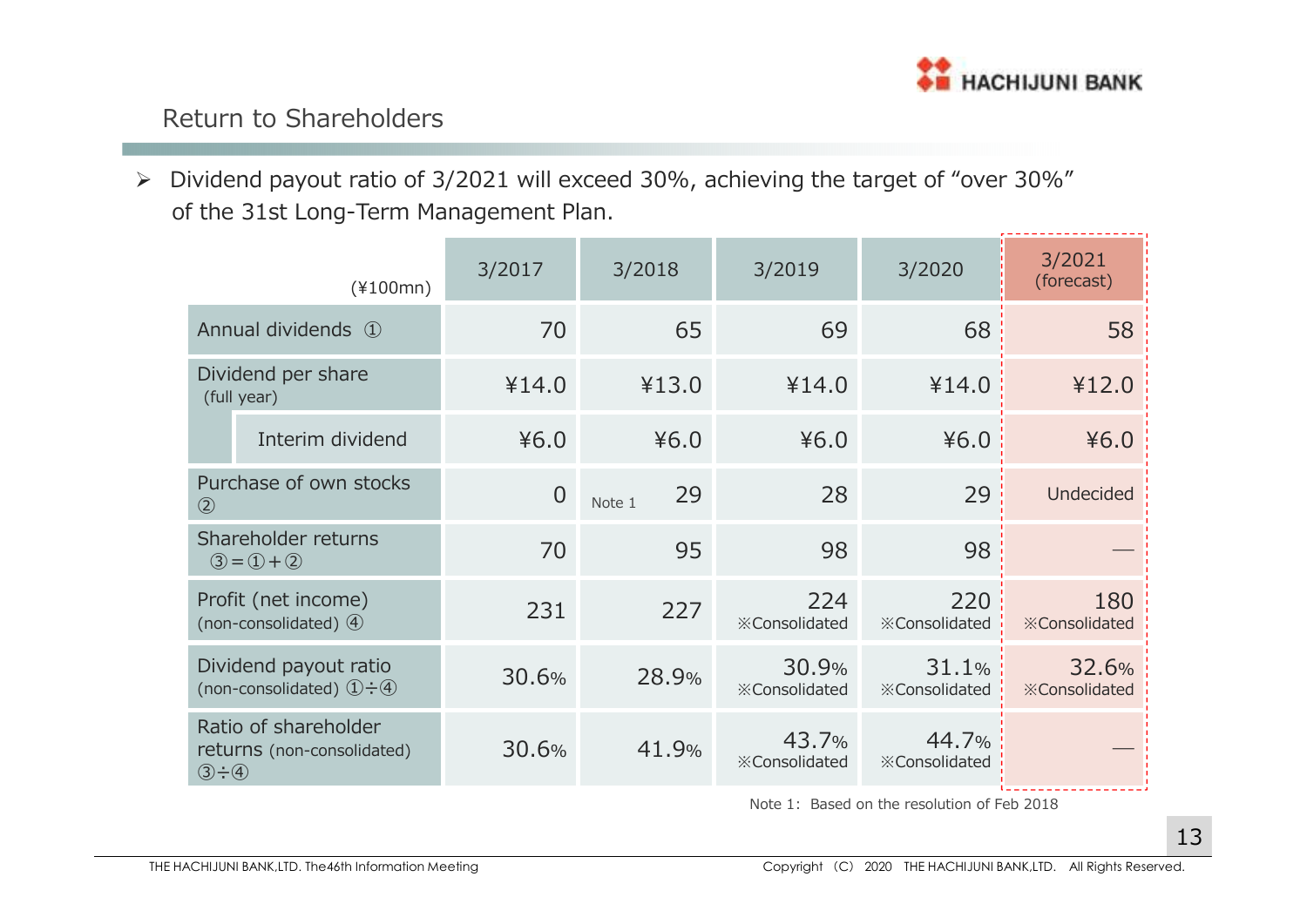

## Major Accounts (Loans/Deposits)

- $\blacktriangleright$ 6 months average balance of loans and deposits marked new record highs respectively.
- $\blacktriangleright$ Loans both inside and outside Nagano increased firmly and the increasing trend will continue.





THE HACHIJUNI BANK,LTD. The46th Information Meeting

Copyright (C) <sup>2020</sup> THE HACHIJUNI BANK,LTD. All Rights Reserved.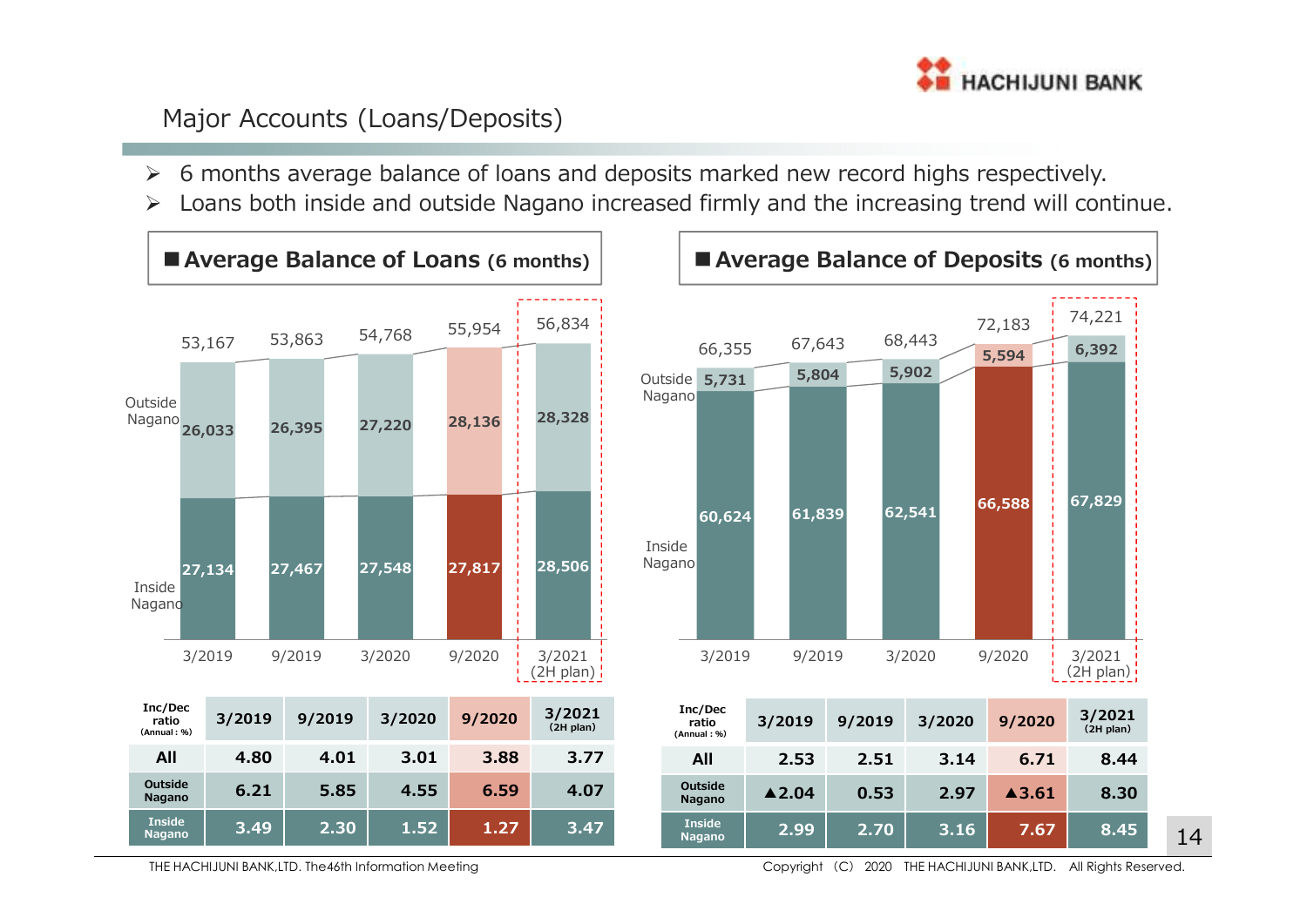

## Main Figures (Business Loans)

► Business loans increased by ¥165.6bn from 1H FY2019 due to fund raising support for customers<br>► Feated by Gavid 19 affected by Covid-19.



**※Results from launch to Oct 30, 2020**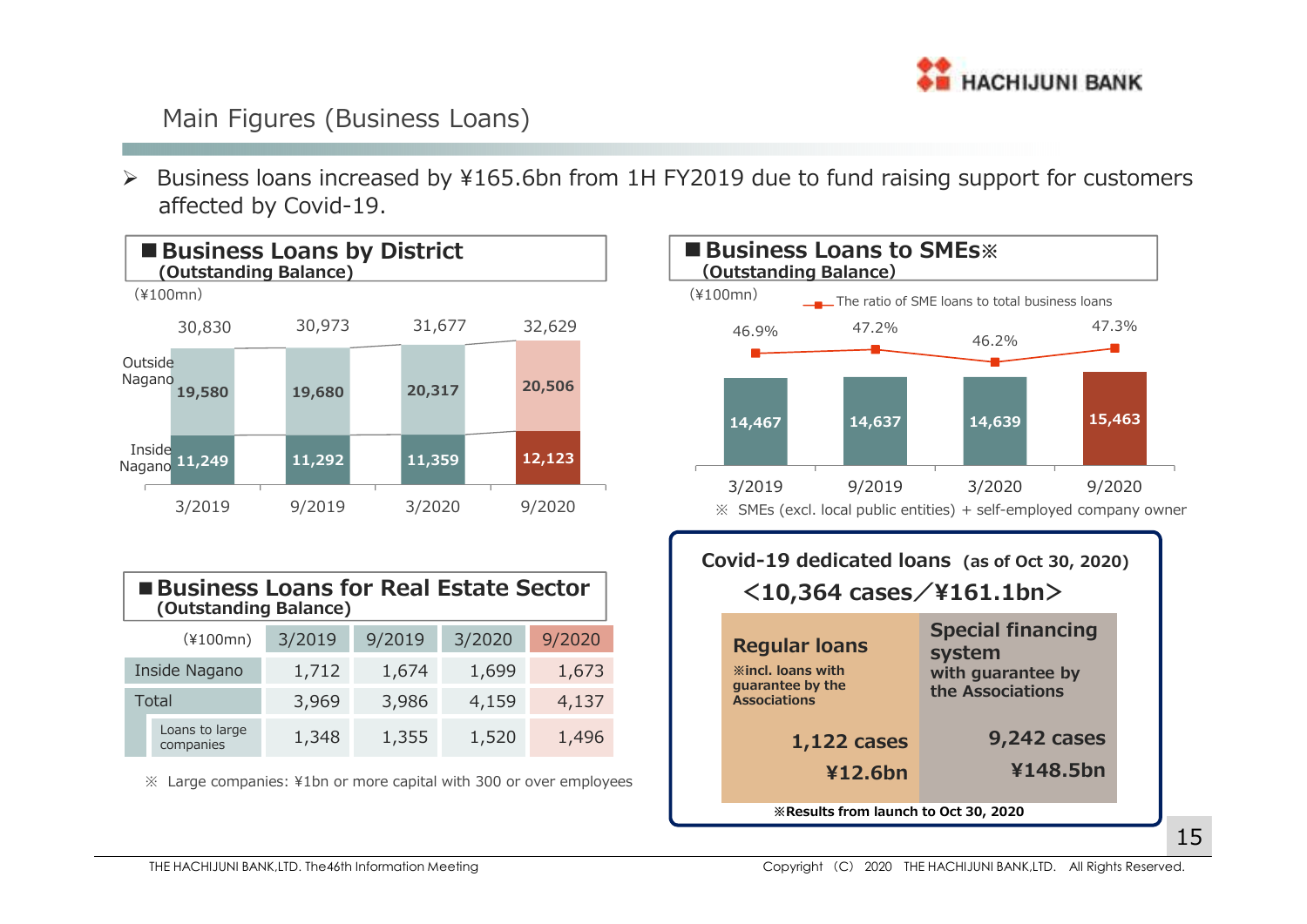

## Main Figures (Personal Loans)

- > Personal loans increased by ¥20.5bn from 1H FY2019, hit record high.
- $\blacktriangleright$ Housing-related loans increased by ¥26.4bn and also hit record high.



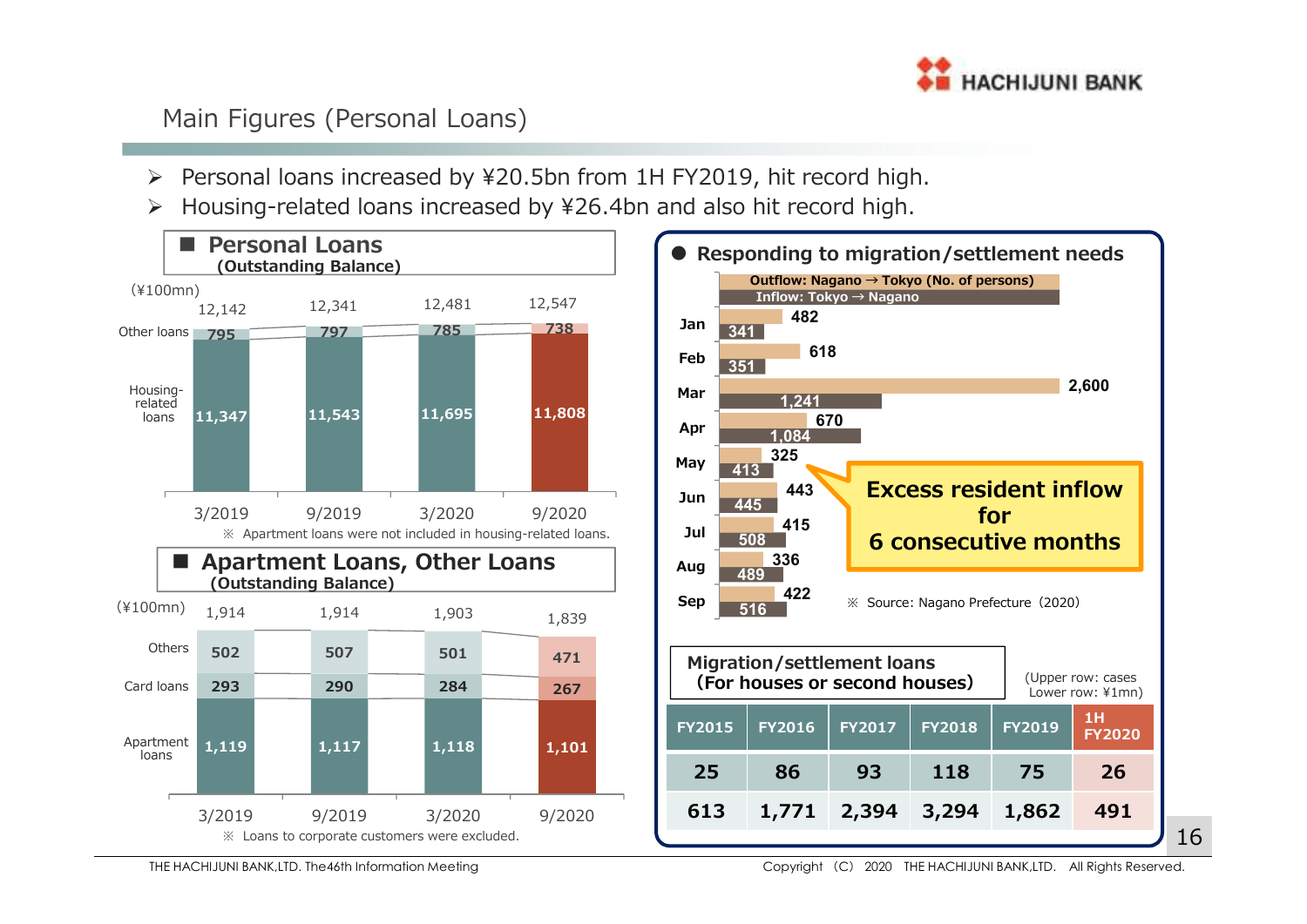

## Main Figures (Investment Type Products)

- $\triangleright$  Outstanding balance (market price) of investment type products in personal banking decreased by ¥20.6bn from 1H FY2019 due to the decline in sales reflecting low interest rates. Monthly installments of IIT of 3/2021 will be ¥1.2bn.
- $\blacktriangleright$  Income from investment type products increased by ¥0.3bn due to firm sales of structured bonds by Hachijuni Securities Co., Ltd. (HSC)



THE HACHIJUNI BANK,LTD. The46th Information Meeting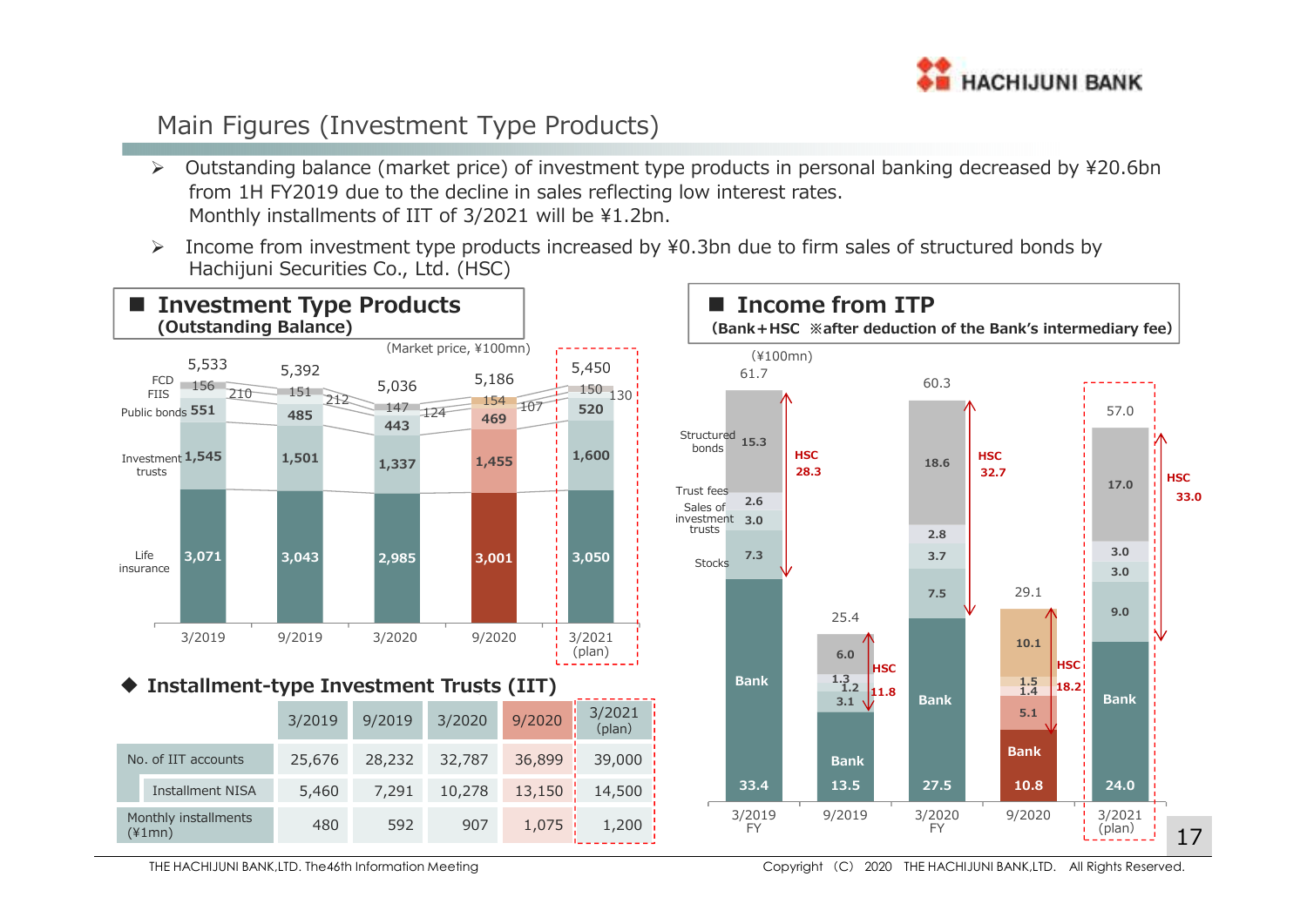

Main Figures (Non-Performing Loans, Reserve for Loan Losses)



※ Partial direct charge-off was not executed. This figure was disclosed only for the reference.



|                         | $(*100mn)$                    | 3/2019 | 9/2019 | 3/2020 | 9/2020 |
|-------------------------|-------------------------------|--------|--------|--------|--------|
| <b>General reserve</b>  |                               | 181    | 184    | 191    | 201    |
|                         | Normal                        | 64     | 64     | 65     | 65     |
|                         | Need attention                | 69     | 75     | 67     | 75     |
|                         | Special attention             | 47     | 44     | 58     | 60     |
| <b>Specific reserve</b> |                               | 169    | 142    | 119    | 163    |
|                         | In danger of<br>bankrupt      | 106    | 75     | 77     | 116    |
|                         | Bankrupt/De<br>facto bankrupt | 63     | 67     | 41     | 47     |
| <b>Total</b>            |                               | 351    | 327    | 311    | 365    |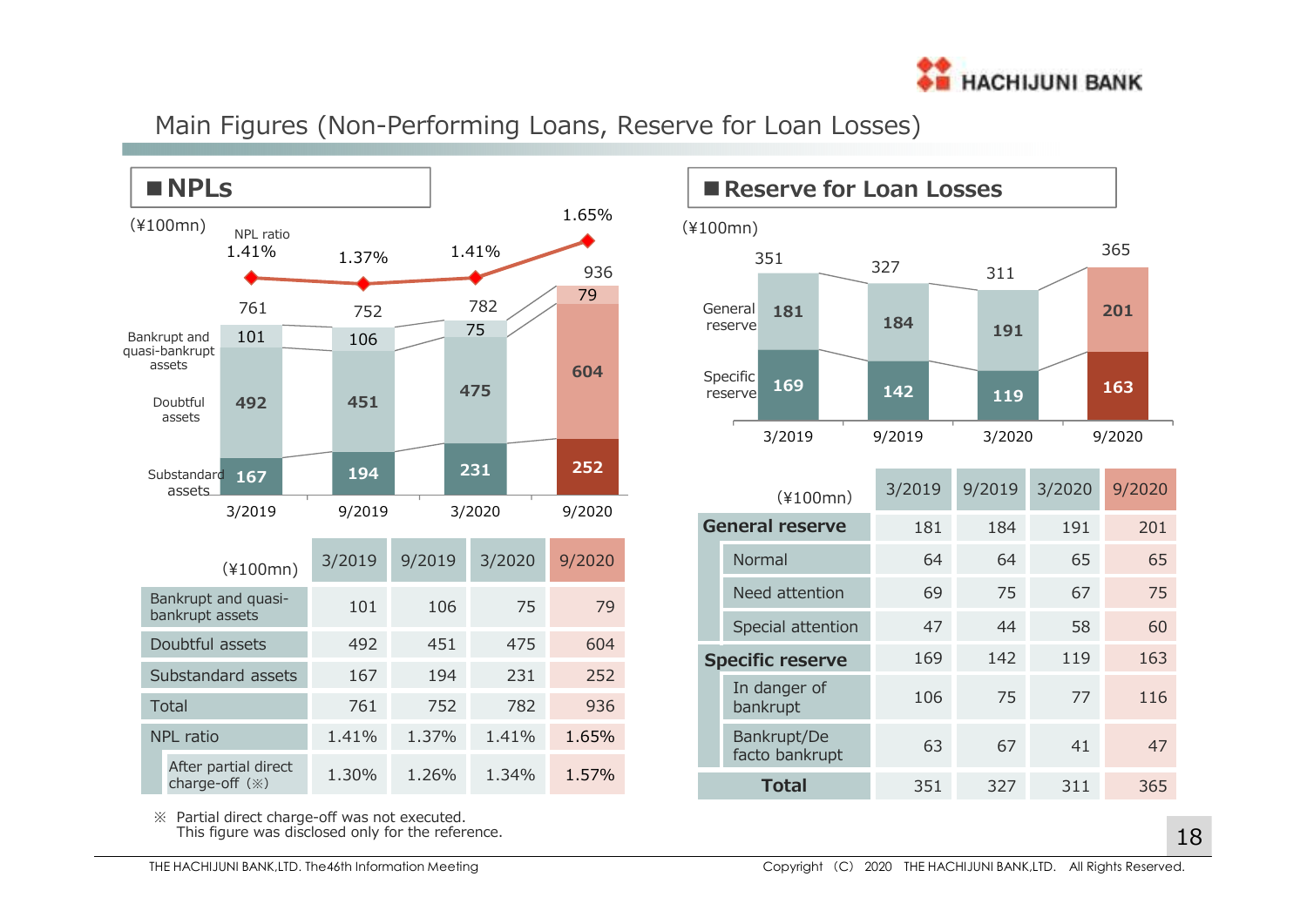

## Main Figures (the Change in Outstanding Balance of Securities)

## $\triangleright$  Increasing profitability by diversified investment mainly in yen-denominated securities investment

|                                      | (Cost basis, ¥100mn)                                  | 3/2019      | 9/2019      | 3/2020   | 9/2020      | Valuation<br>gains/losses | Direction of<br>2H |
|--------------------------------------|-------------------------------------------------------|-------------|-------------|----------|-------------|---------------------------|--------------------|
|                                      | Interest bearing JGBs                                 | 8,413       | 8,234       | 8,870    | 9,800       | 172                       | $\rightarrow$      |
|                                      | Floating-rate JGBs                                    | 1,101       | 824         | 731      | 346         | $\overline{2}$            | $\rightarrow$      |
|                                      | Inflation-protected JGBs                              | 167         | 167         | 218      | 242         | $\triangle$ 5             | $\rightarrow$      |
| <b>Bonds</b>                         | Other domestic bonds                                  | 7,236       | 8,528       | 7,071    | 7,016       | 21                        | $\rightarrow$      |
|                                      | Yen-denominated securitized products                  | 598         | 639         | 656      | 681         | 14                        | $\rightarrow$      |
|                                      | Structured bonds, Beneficial interests                | 87          | 282         | 802      | 940         | $\mathbf{1}$              | $\rightarrow$      |
|                                      | <b>CLO</b>                                            | 67          | 54          | 94       | 79          | $\overline{0}$            | $\rightarrow$      |
| <b>Stocks</b>                        | Domestic stocks                                       | 1,138       | 1,122       | 1,138    | 1,144       | 2,923                     | $\rightarrow$      |
|                                      | Domestic ETF                                          | 165         | 81          | 209      | 87          | $\mathbf{1}$              | $\uparrow$         |
|                                      | J-REIT                                                | 268         | 219         | 267      | 264         | 33                        | $\uparrow$         |
| Yen-denominated<br>investment trusts | Other investment trusts                               | 2,047       | 2,182       | 2,288    | 2,218       | 87                        | $\uparrow$         |
|                                      | Union-type of funds etc.                              | 193         | 207         | 214      | 216         | $\triangle$ <sup>0</sup>  | $\rightarrow$      |
|                                      | Hedge funds                                           | 238         | 227         | 225      | 185         | $\mathbf 0$               | $\rightarrow$      |
|                                      | Hedge funds                                           | 49          | 47          | 48       | 46          | $\overline{7}$            | $\rightarrow$      |
|                                      | Yen-denominated foreign bonds                         | 357         | 374         | 443      | 623         | $\overline{4}$            | $\rightarrow$      |
|                                      | Foreign stocks, ETF etc.                              | 105         | 123         | 151      | 138         | $\overline{4}$            | $\rightarrow$      |
|                                      | Foreign currency- denominated bonds                   | 2,123       | 2,356       | 2,760    | 2,829       | 127                       | $\rightarrow$      |
| Foreign securities                   | Foreign currency- denominated<br>securitized products | 533         | 594         | 750      | 605         | 13                        | $\rightarrow$      |
|                                      | Foreign currency-denominated CLO                      | $\mathbf 0$ | $\mathbf 0$ | $\Omega$ | $\mathbf 0$ | $\Omega$                  | $\rightarrow$      |
|                                      | Total                                                 | 24,818      | 26,207      | 26,840   | 27,380      | 3,410                     |                    |
|                                      | Bond duration (years)                                 | 3.62        | 4.21        | 3.77     |             |                           |                    |

THE HACHIJUNI BANK,LTD. The46th Information Meeting

Copyright (C) <sup>2020</sup> THE HACHIJUNI BANK,LTD. All Rights Reserved.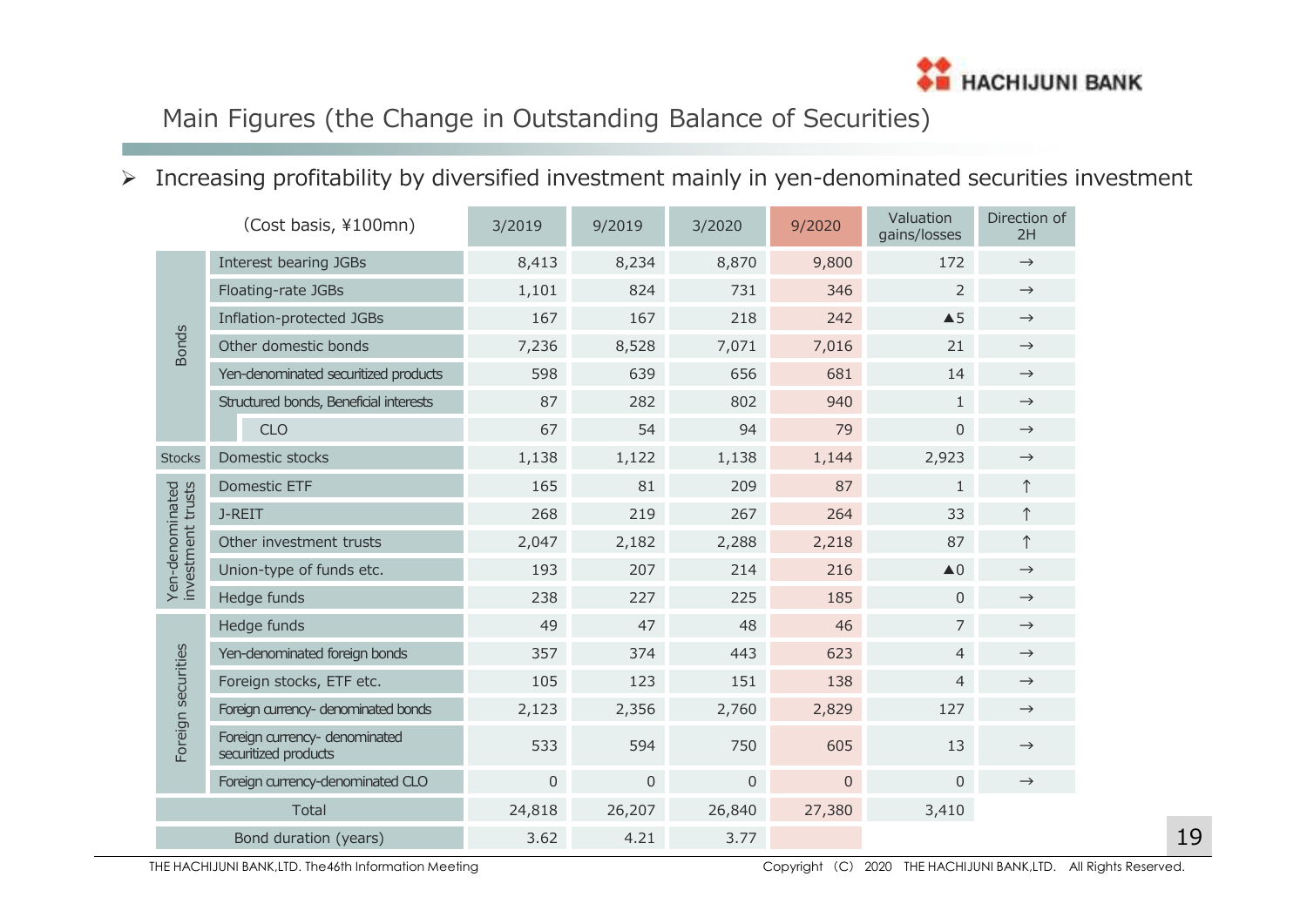

Outline of the 31st Long-Term Management Plan

## **"Dare to Change; Create the Next Generation"**

#### **(April 2018 〜 March 2021)**

#### **Strengthening and Expansion of** "Face-to-Face Sales" in Order to **Realize Customer Profits ⇒ P.23**

- **◆Strengthening quantity in "face-to-face sales"**
- **◆Strengthening quality in "face-to-face sales"**
- **◆Expansion of the scope of "face-to-face sales"**
- **◆Strengthening "face-to-face sales" of the whole Hachijuni Group**

#### **Reform of "Sales Promotion Structure** and Operational Processes" **⇒ P.25**

- **◆ Reorganization of operational sections (change of organization, review of business,outsourcing)**
- ◆ **Reduction of operational processes**<br>◆ **Increasing operational efficiency** by
- **◆ Increasing operational efficiency by IT**
- **◆ Review of structure (branch/staff)**
- **◆ Reducing burden on the customer/ improving convenience**

#### **Expansion of Investment in Developing** "Human Resources" and More Opportunities for Their Active Participation **⇒ P.24**

- ◆ **Career path/program of nurturing human resources**<br>▲ Staff support system according to their age
- **◆ Staff support system according to their age**
- **◆ Personnel exchanges within the Hachijuni Group**
- **◆ Nurturing human resources in specialized fields**
- **◆ Work style reform**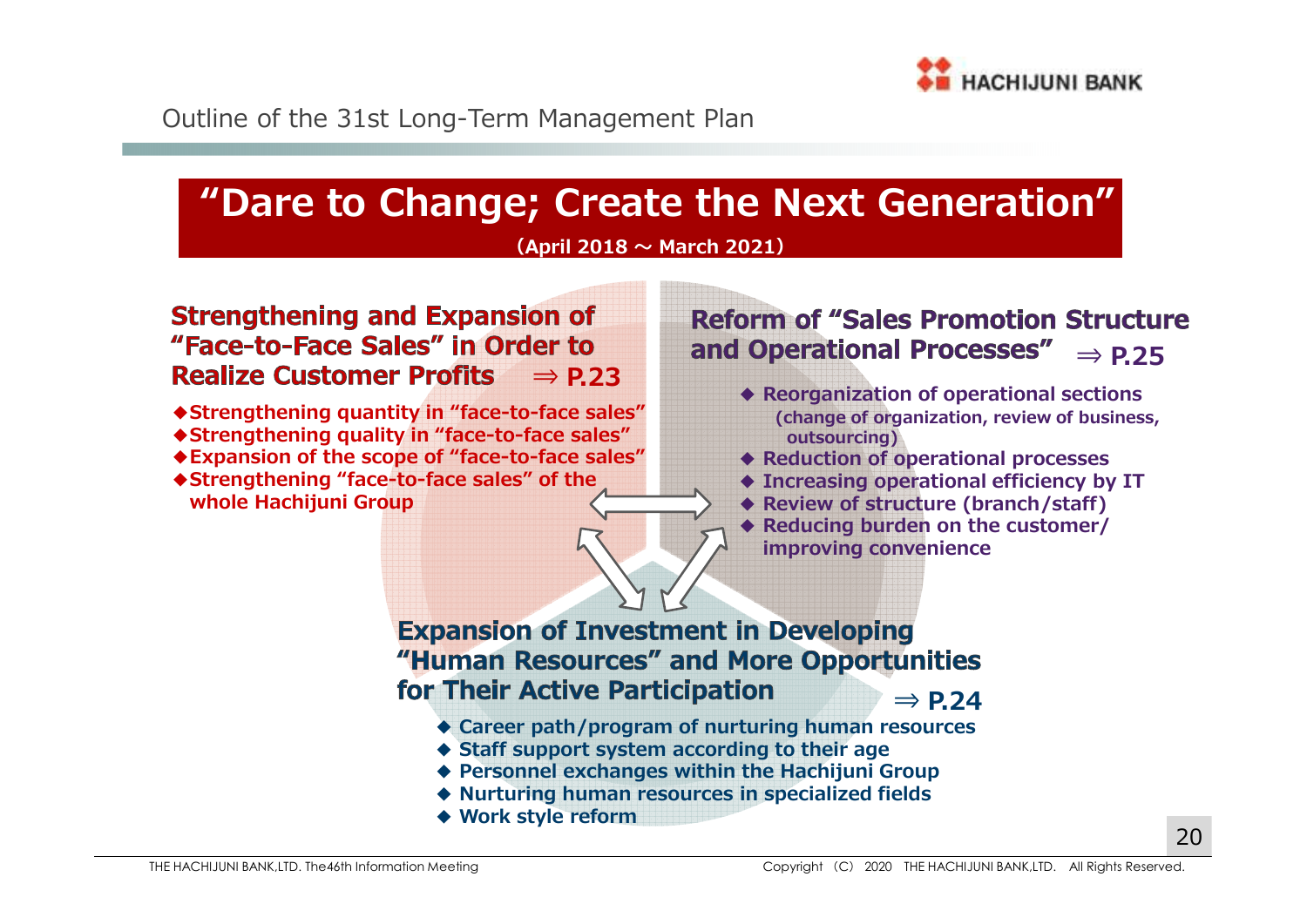

Progress in the 31st Long-Term Management Plan 【Numerical Target】

| <b>Management</b><br><b>Targets</b>                                                                           | <b>Targets</b>           | 3/2021<br>(FY2020 plan)                                               | <b>Environmental</b><br><b>Targets</b>                                            | <b>Targets</b>            | 9/2020<br>(1H FY2020) |                  |
|---------------------------------------------------------------------------------------------------------------|--------------------------|-----------------------------------------------------------------------|-----------------------------------------------------------------------------------|---------------------------|-----------------------|------------------|
| 425.0 <sub>bn</sub><br>¥18.0bn<br><b>Profit attributable to</b><br>owners of the parent<br>(FY2020)<br>(plan) |                          | Amount of greenhouse<br>gas emissions reduced<br>(compared to FY2013) | 15%<br>(FY2020)                                                                   | 18.8%<br>(FY2019 result)  |                       |                  |
| Ratio of consolidated<br>profits to parent                                                                    | $1.25$ times<br>(FY2020) | <b>1.20 times</b>                                                     | No. of new contracts<br>for electronic delivery<br>services: cases<br>$\times 1$  | 3,000<br>(over 3 years)   | 5,545                 | <b>Achieved!</b> |
| company's profit<br>Dividend payout ratio                                                                     | <b>Over 30%</b>          | (plan)<br>32.6%                                                       | No. of new contracts<br>for and renewals to<br>e-livret: cases<br>$\frac{1}{2}$ 2 | 100,000<br>(over 3 years) | 90,575                |                  |
| (consolidated)<br>(annual)<br>(plan)<br>%1 Achieved 3,000 cases: ¥1.5mn cost reduction effect (annual)        |                          |                                                                       | No. of environmental<br>investments and loans:<br>cases                           | 3,000<br>(over 3 years)   | 2,359                 |                  |
| %2 Achieved 100 thousands cases: ¥54mn cost reduction effect (annual)                                         |                          |                                                                       |                                                                                   |                           |                       |                  |
| <b>Regional Vitality Targets</b>                                                                              |                          |                                                                       | <b>Targets</b>                                                                    |                           | 9/2020<br>(1H FY2020) |                  |
| No. of new business launches: companies                                                                       |                          |                                                                       | 1,000<br>(over 3 years)                                                           |                           | 996                   | <b>Achieved!</b> |
| No. of cases through business matching (sales<br>channel development, etc.)                                   |                          |                                                                       | 6,000<br>(over 3 years)                                                           |                           | 10,602                | <b>Achieved!</b> |
| No. of cases utilizing private placement bonds,<br>fund, etc.                                                 |                          |                                                                       | 500<br>(over 3 years)                                                             |                           | 595                   |                  |

**1,000(over 3 years)**

**No. of business successions, M&As, and change/discontinuation of businesses**

**<sup>952</sup>**

21

THE HACHIJUNI BANK,LTD. The46th Information Meeting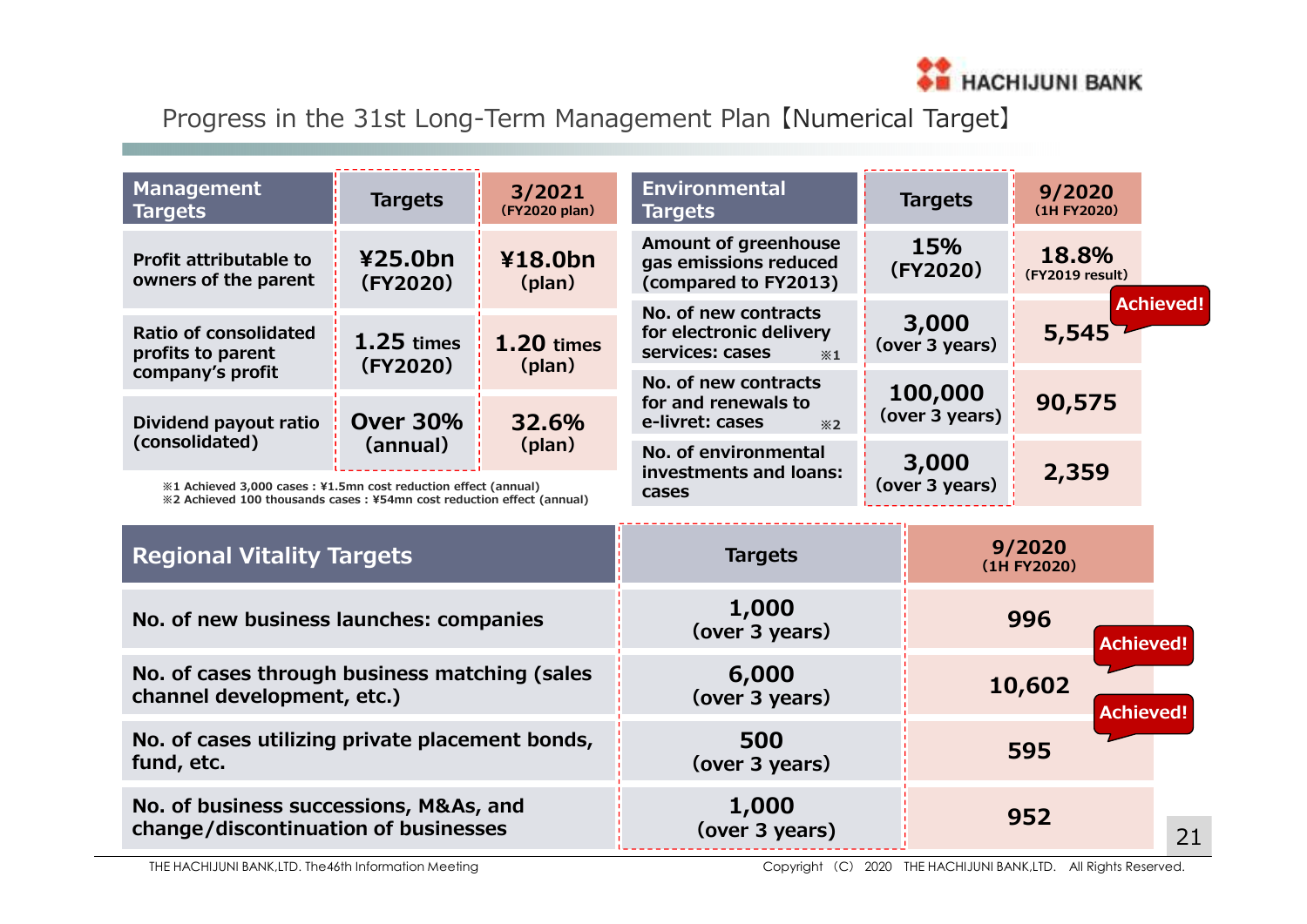

| <b>Challenge Targets</b>                                              | <b>Targets</b>        | <b>FY2018</b><br>(3/2019) | <b>FY2019</b><br>(3/2020) | 9/2020<br>(1H FY2020)    |
|-----------------------------------------------------------------------|-----------------------|---------------------------|---------------------------|--------------------------|
| <b>Business loans to SMEs</b><br>(Outstanding balance)                | [FY2027]<br>42tn      | ¥1,446.7bn                | ¥1,463.9bn                | ¥1,546.3                 |
| No. of SME borrowers                                                  | [FY2027]<br>30,000    | 26,250                    | 26,903                    | 27,515                   |
| Income from investment type<br>products (Bank + HSC)                  | [FY2022]<br>¥10.0bn   | 45.4 <sub>bn</sub>        | 45.7 <sub>bn</sub>        | 42.9 <sub>bn</sub>       |
| <b>OHR</b><br>(gross business profit base)                            | [FY2022]<br>Under 60% | 63.1%                     | 61.7%                     | 63.0%                    |
| Amount of greenhouse gas<br>emissions reduced<br>(compared to FY2013) | [FY2030]<br>30%       | 14.4%                     | 18.8%                     | 18.8%<br>(FY2019 result) |

| Long-Term<br><b>Management Guideline</b> | <b>Guideline</b> | 9/2020 |
|------------------------------------------|------------------|--------|
| <b>ROE</b>                               | 5% or higher     | 1.99%  |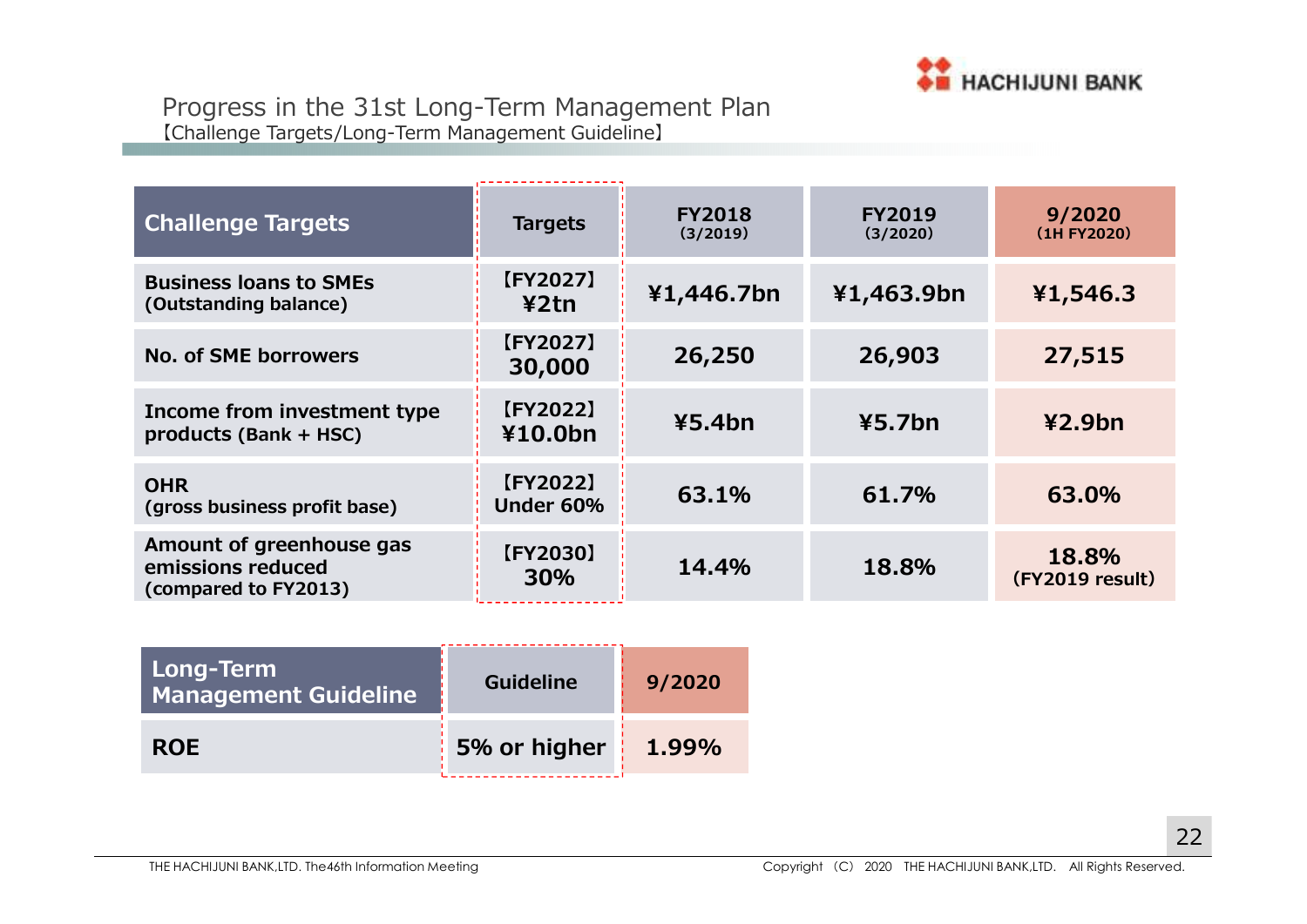

## Progress in the 31st Long-Term Management Plan ①

#### **Theme① Strengthening and Expansion of "Face-to-Face Sales" in Order to Realize Customer Profit**

**Providing financial services most suited to customer needs**

## **Launch of "Trust Deposits Service" "Guardianship Support Deposits"**

Launch of "Trust deposits service" and "Guardianship support deposits" in Oct 2020 to resolve customers' concerns about property management

Introducing external experts to customers for trustcontracts/adult guardianship system

 **Reinforcement of consulting function for asset succession and inheritance-related problems**



## **Launch of Subordinated Loans (Capital Type Loans)**

| <b>Target</b>                 | Corporate customers                                                        |
|-------------------------------|----------------------------------------------------------------------------|
| <b>Purpose of</b><br>loans    | <b>Business funds (operating capital)</b>                                  |
| Loan amount,<br>interest rate | Individualize consultation                                                 |
| Loan period                   | More than 5 years and up to 15 years<br>(grace period: more than 5 years)  |
| <b>Repayment</b>              | $\cdot$ Lump sum repayment<br>Equal principal repayment after grace period |
| Security/<br>quarantee        | Unnecessary (except covenants)                                             |

Launch of subordinated loans in Sep 2020, part of the fund raising support

Principal repayment is unnecessary during loan period (maximum 15 years) aiming at stabilization of cash flow and reinforcement of business bases of customers

> **Achieving customer profit through various product lineups**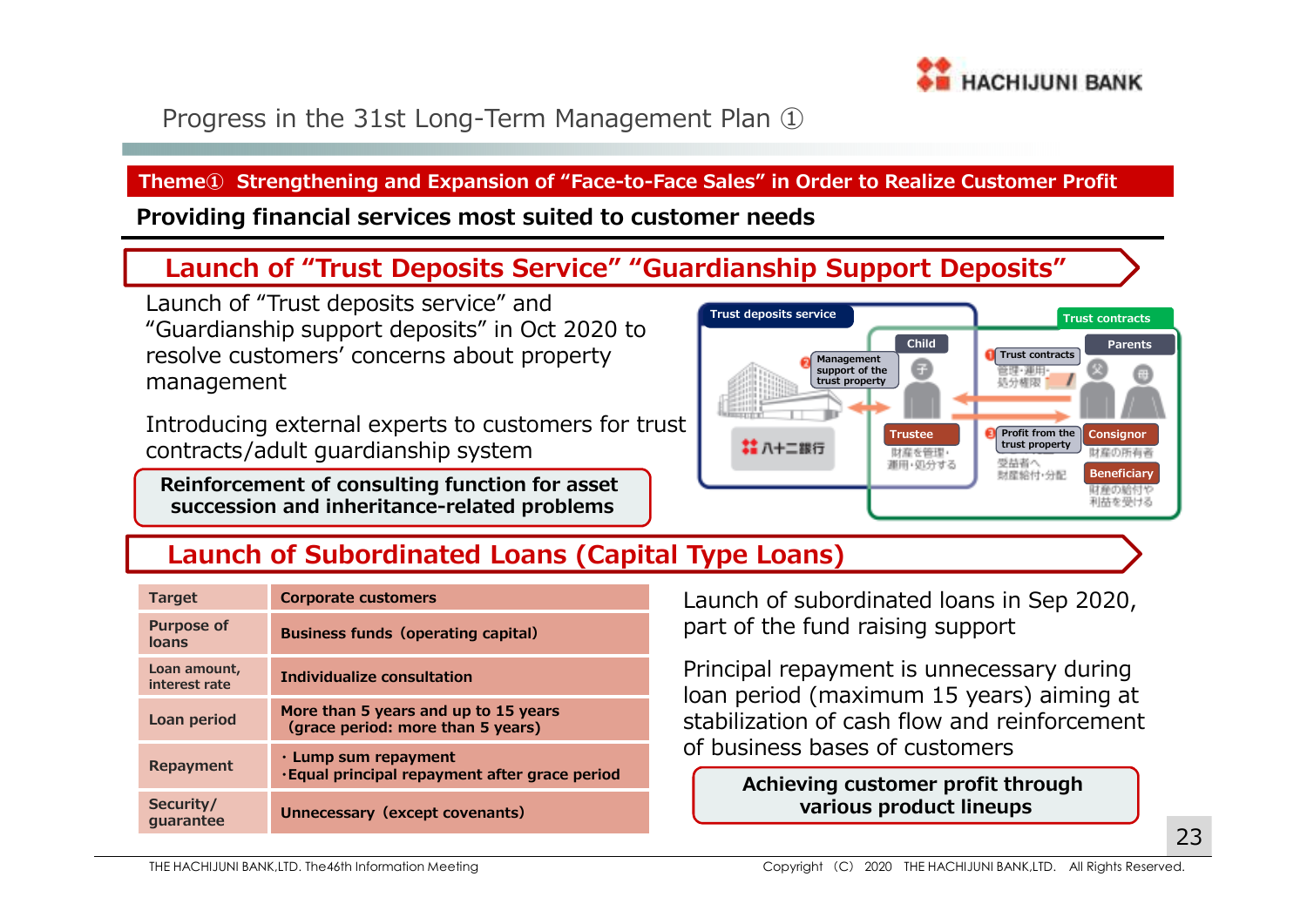

## Progress in the 31st Long-Term Management Plan ②

#### **Theme② Expansion of Investment in Developing "Human Resources" and More Opportunities for Their Active Participation**

**Reinforcement of personnel system focused on each staff's growth and worthwhileness of working**

## **Getting More Opportunities by Diverse Type of Staff**

55 years old retirement system of managerial posts was abolished in Jul 2018.

Supporting achievement of work life balance and creation of carrier path by expanding personnel system

**Creating a better work environment to support staff's capabilities and eagerness**







## **Supporting Flexible Work Style (Work Style Reform)**



Telecommuting was introduced in Aug 2019 for staff having constraints on childcare such as pickup and drop off of the children.

331 staff used telecommuting in Apr 2020 due to the closure of schools and prevention of infection, as Covid-19 infection increased.

(Apr  $\sim$  May 2020: total 591 staff, total 2,113 days)

**Supporting staff's work life balance**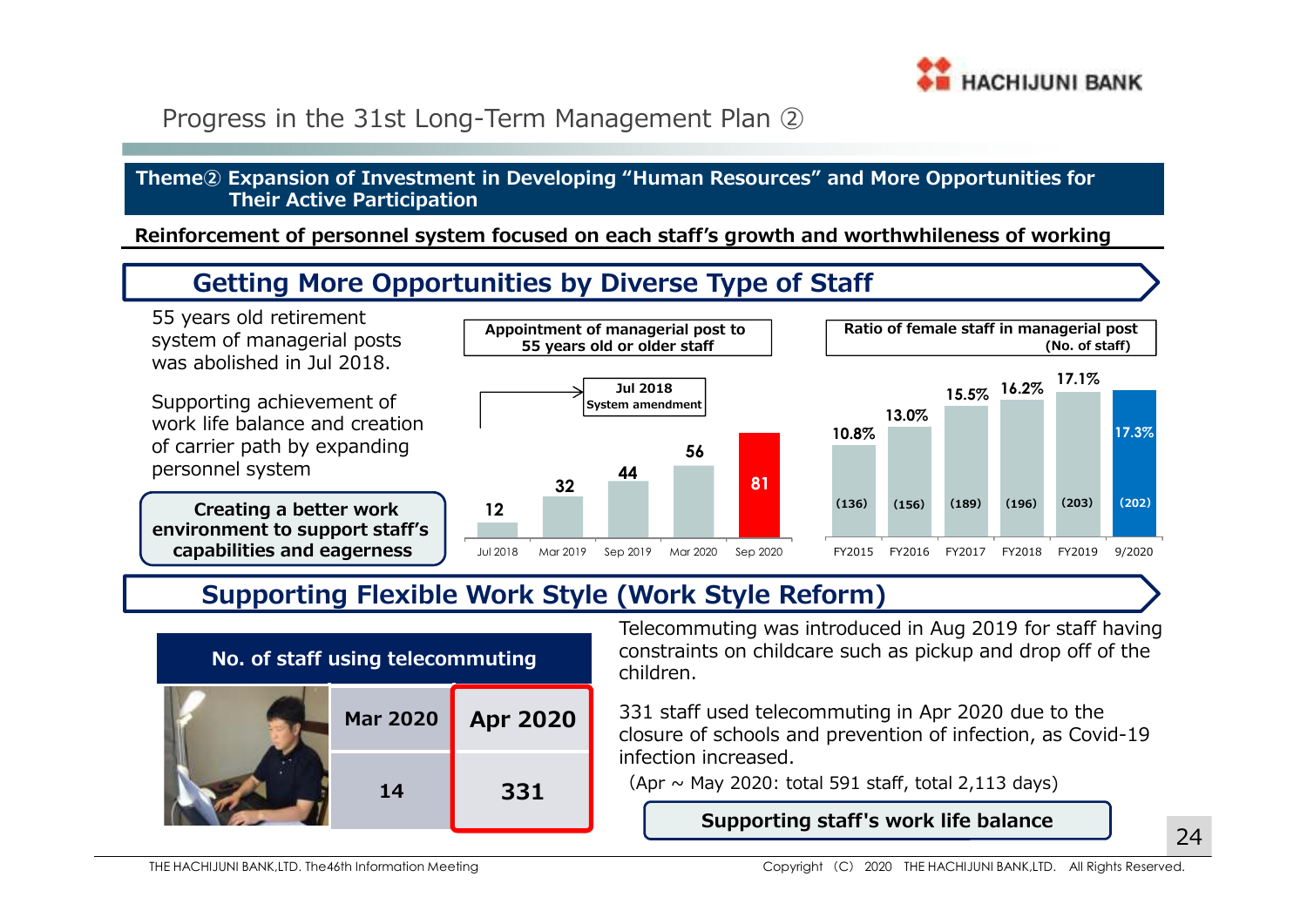

Progress in the 31st Long-Term Management Plan ③

#### **Theme③ Reform of "Sales Promotion Structure and Operational Processes "**

**Reinforcement of sales promotion structure by increasing efficiency**

### **Trial of "Remote Reception System"**

"Remote reception system" started in Sep 2020, connecting customers' self operation to the remote services of the Bank's head office.

The Bank pursues safe store operation in consideration for security of both customers and staff responding to new normal in coronavirus era, improving customer convenience and the efficiency of the Bank business.



## **Expansion of Lunch Break System**

Keeping customer convenience, improving operational efficiency by the introduction of lunchbreak system into branches



## **Organizational Reform in Head Office**

| <b>Before</b>                                                                                                                                                              | <b>After</b>                                                                                            |
|----------------------------------------------------------------------------------------------------------------------------------------------------------------------------|---------------------------------------------------------------------------------------------------------|
| 14 department,<br>1 division, 1 section                                                                                                                                    | 12 department,<br>1 division, 1 section                                                                 |
| Branch Support Dept.<br>Corporate Banking Dept.<br>Personal Banking Dept.<br>International and Treasury Dept.<br>Loan Control Dept.<br>Loan Supervision Dept.<br>(Excerpt) | Business Planning Dept.<br><b>Business Promotion Dept.</b><br>International Dept.<br>Loan Control Dept. |

Head office organization was reformed according to functions in Jun 2020.

Head office staff work as one with branch staff to respond to customer needs swiftly and solve their problem, as well as communicating head office's policy speedily.

> **Strategical relocation of staff through rationalization of routine work**